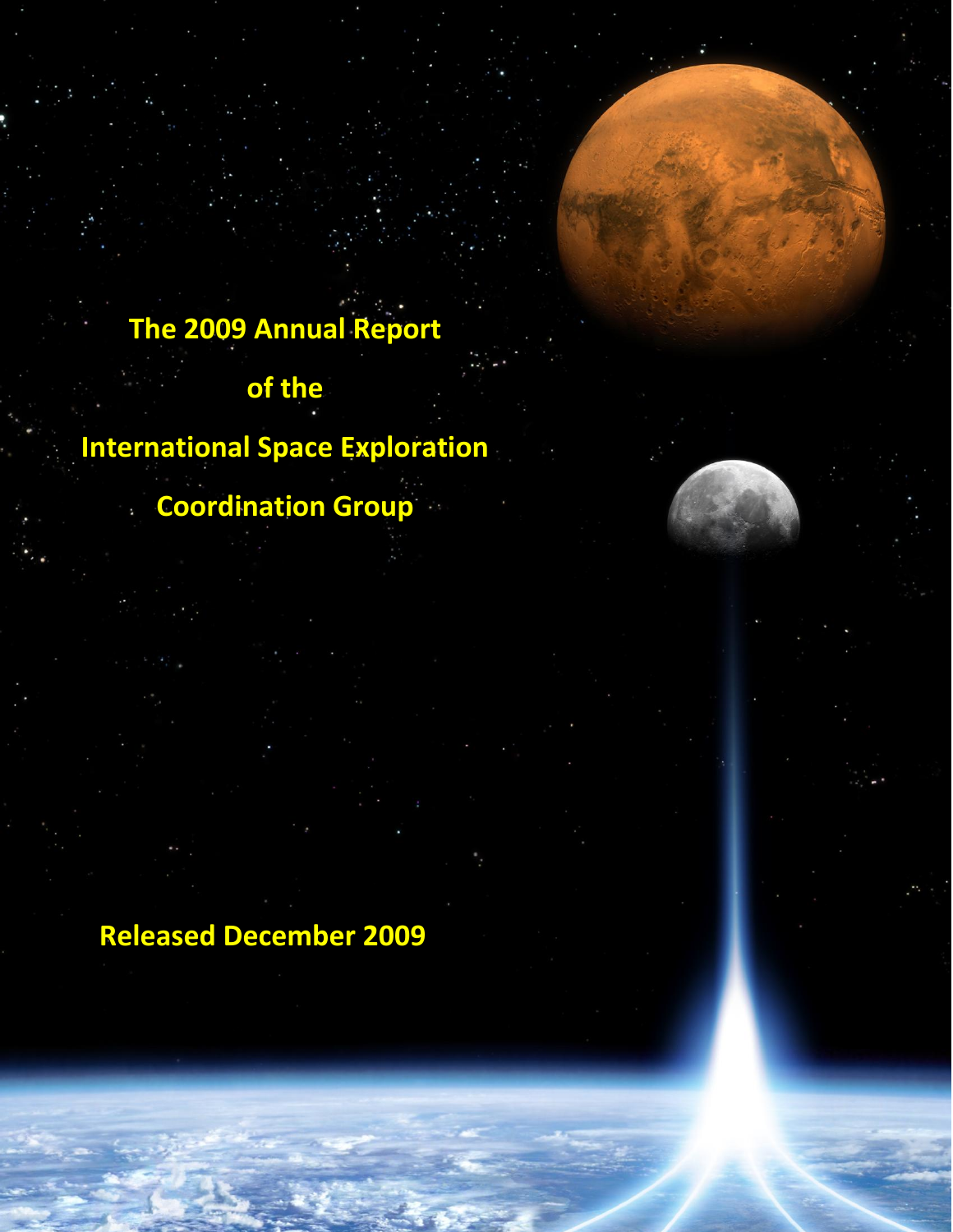

International Space Exploration Coordination Group (ISECG) – Annual Report: 2009

## **CONTENTS**

#### **Introduction**

#### **Part 1: ISECG Background and Working Group Activities**

- 1.1 Background
- 1.2 ISECG Working Groups
	- 1.2.1 Enhancement of Public Engagement
	- 1.2.2 The International Space Exploration Coordination Tool (InterSECT)
	- 1.2.3 The International Architectures Working Group, supported by the International Objectives Working Group
	- 1.2.4 Mapping the Barriers to Human Exploration Working Group

#### **Part 2: Global Exploration Activities**

- 2.1 International Space Station (ISS) Lessons Learned
- 2.2 Status of National Space Exploration Reviews
	- 2.2.1 United States
	- 2.2.2 Japan
	- 2.2.3 European Commission/ESA
	- 2.2.4 Canada
	- 2.2.5 Germany
	- 2.2.6 United Kingdom

#### **Part 3: Summary and Way Forward**

#### **ANNEX: Highlights of Space Agency Exploration Activities**

ASI/Italian Space Agency BNSC/United Kingdom CNES/Centre National d"Etudes Spatiales CSA/Canadian Space Agency DLR/ Federal Republic of Germany ESA/European Space Agency JAXA[/Japan Aerospace Exploration Agency](http://www.jaxa.jp/index_e.html) KARI/Korea [Aerospace Research Institute](http://en.wikipedia.org/wiki/Korea_Aerospace_Research_Institute) NASA/United States of America

#### INTERNATIONAL SPACE EXPLORATION COORDINATION GROUP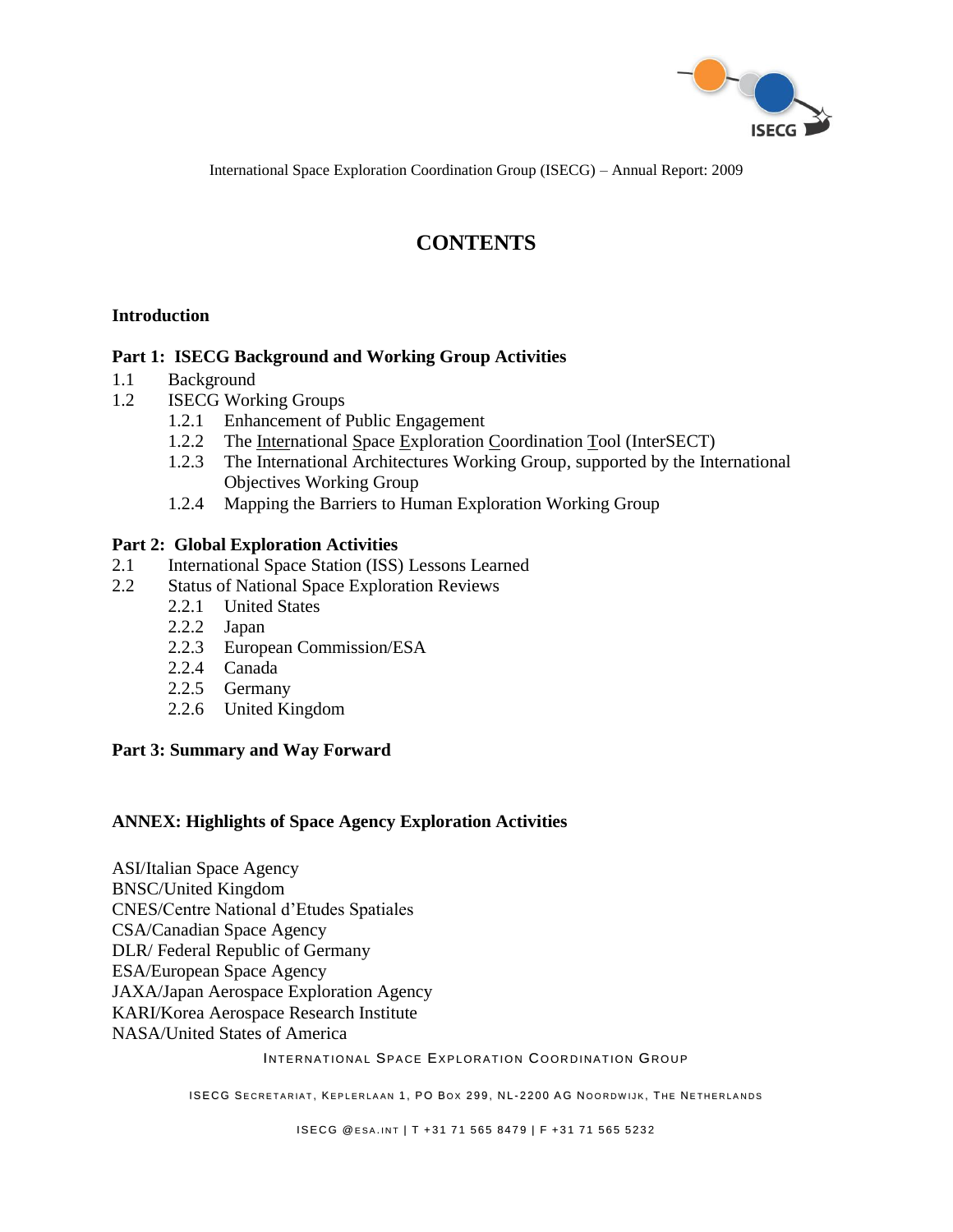

#### **Introduction**

This third Annual Report of the *International Space Exploration Coordination Group* (ISECG), like the 2007 and 2008 editions, provides an overview of the ISECG activities over the past year, and highlights the main exploration activities of participating agencies during the past twelve-months.

2009 marked another year of progress in which ISECG fulfilled its mandate to provide a forum for space agencies to share their space exploration interests and plans with a view to working collectively towards the further development and implementation of the Global Exploration Strategy.

The ISECG Annual Report is intended to keep all exploration stakeholders better informed of ISECG's work and progress in implementing the Global Exploration Strategy.

## **Part 1: ISECG Background and Working Group Activities**

#### 1.1 Background

 $\overline{\phantom{a}}$ 

The *International Space Exploration Coordination Group* (ISECG) was established in response to *"The Global Exploration Strategy: The Framework for Coordination"* developed by fourteen space agencies<sup>1</sup> and released in May 2007. This GES Framework Document articulated a shared vision of coordinated human and robotic space exploration focused on Solar System destinations where humans may one day live and work. Among the many Framework Document findings was the need to establish a voluntary, non-binding international coordination mechanism through which individual agencies may exchange information regarding their interests, plans and activities in space exploration, and to work together on means of strengthening both individual exploration programs and the collective effort.

Terms of Reference (TORs) for the ISECG were formally adopted at the first meeting of ISECG held in Berlin, Germany in November 2007. Successive meetings were held in July 2008 (Montreal, Canada), March 2009 (Yokohama, Japan), and most recently in December 2009 in Noordwijk, The Netherlands. The ISECG chairmanship rotates, with the host of the meetings assuming the role as Chair. ESA assumed ISECG Chairmanship from JAXA on May 20, 2009.

<sup>1</sup>  In alphabetical order: ASI (Italy), BNSC (United Kingdom), CNES (France), CNSA (China), CSA (Canada), CSIRO (Australia), DLR (Germany), ESA (European Space Agency), ISRO (India), JAXA (Japan), KARI (Republic of Korea), NASA (United States of America), NSAU (Ukraine), Roscosmos (Russia). "Space Agencies" refers to government organizations responsible for space activities.

INTERNATIONAL SPACE EXPLORATION COORDINATION GROUP

ISECG SECRETARIAT, KEPLERLAAN 1, PO BOX 299, NL-2200 AG NOORDWIJK, THE NETHERLANDS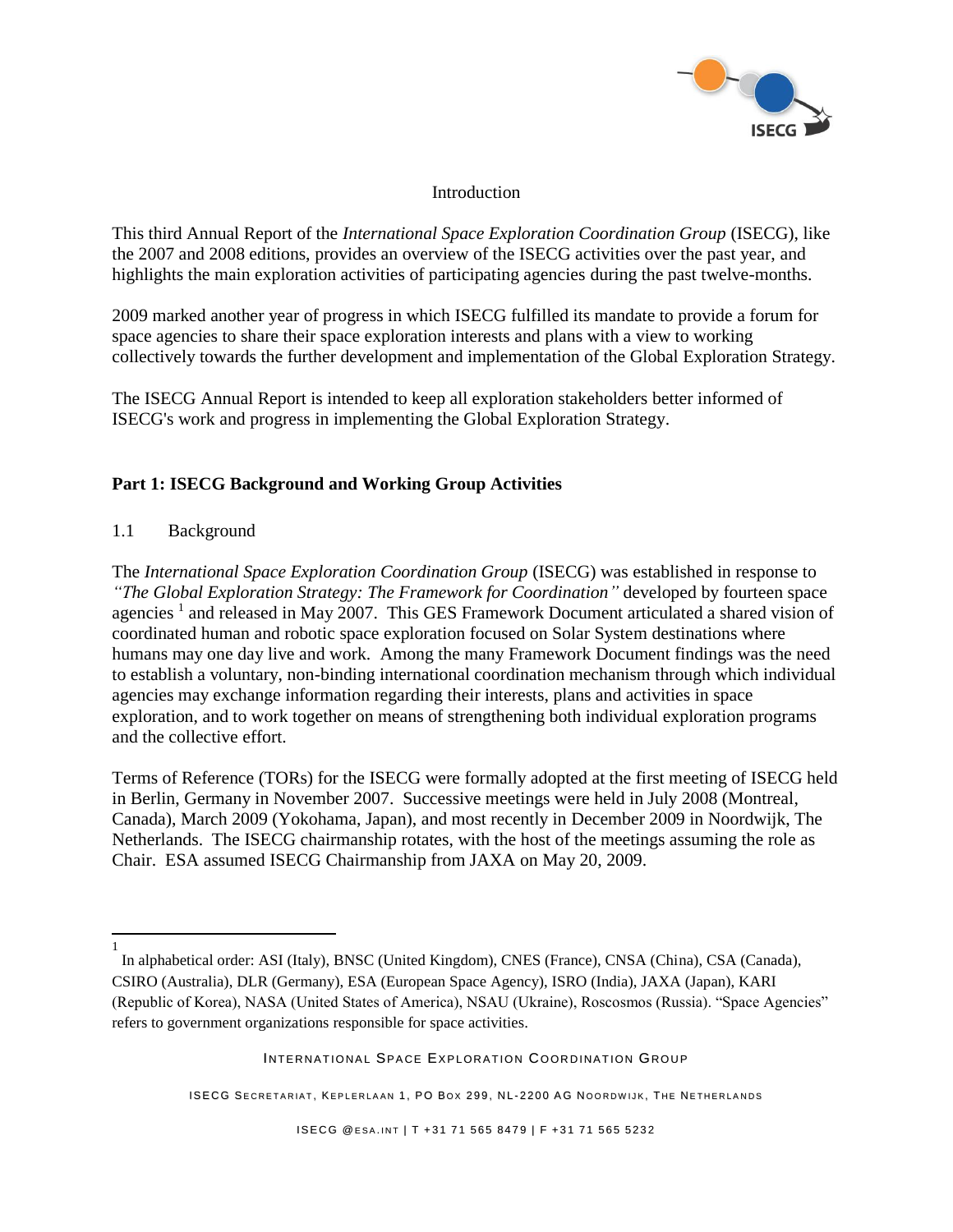

The scope of ISECG is broad and strategic. ISECG participants focus on the development through consensus of non-binding products – findings, recommendations and other outputs as necessary – for use by participating agencies. The bulk of the work leading to ISECG products is performed by ISECG working groups between meetings and is guided by full ISECG teleconferences held monthly (or more if needed). The degree of participation in ISECG working groups varies by agency, and by product, but all products are shared with all ISECG participating agencies throughout the development process. This "open and inclusive" approach – a key principle established in the GES – is typical of all ISECG business. Throughout 2009, ISECG has demonstrated strong adherence to other key GES founding principles. For example, ISECG performs its work through an evolving workplan which is updated as required to reflect the evolving needs of the participating agencies, demonstrating the "flexible and evolutionary" nature of ISECG. And also, as established by the GES, ISECG continues to focus on the development of products that are at once "effective" and of "mutual interest" to address the needs of the participating agencies.

ISECG and its working groups receive support by a small permanent Secretariat, provided by ESA. Among the Secretariat's responsibilities is the establishment and maintenance of an ISECG website dedicated to the public distribution of information related to the work of ISECG. The website can be reached via the following link: www.globalspaceexploration.org

For more information on the ISECG, its publications and for Agencies to request membership please contact the ISECG Secretariat at: isecg@esa.int.

#### 1.2 ISECG Working Groups

Those ISECG working groups which were acknowledged as of the Yokohama (March 2009) meeting are as follows:

#### 1.2.1 Enhancement of Public Engagement

This working group is focused on the identification of exploration-related public engagement activities (including education) that could benefit from coordination. A successful Public Engagement Workshop was held in the German city of Oberhausen on November 3-4, 2009. The workshop was organized to define an appropriate role for ISECG in furtherance of the "Inspiration and Education" theme of the Global Exploration Strategy, to share experiences and best practices, and to evaluate communication activities as well as education programs.

#### INTERNATIONAL SPACE EXPLORATION COORDINATION GROUP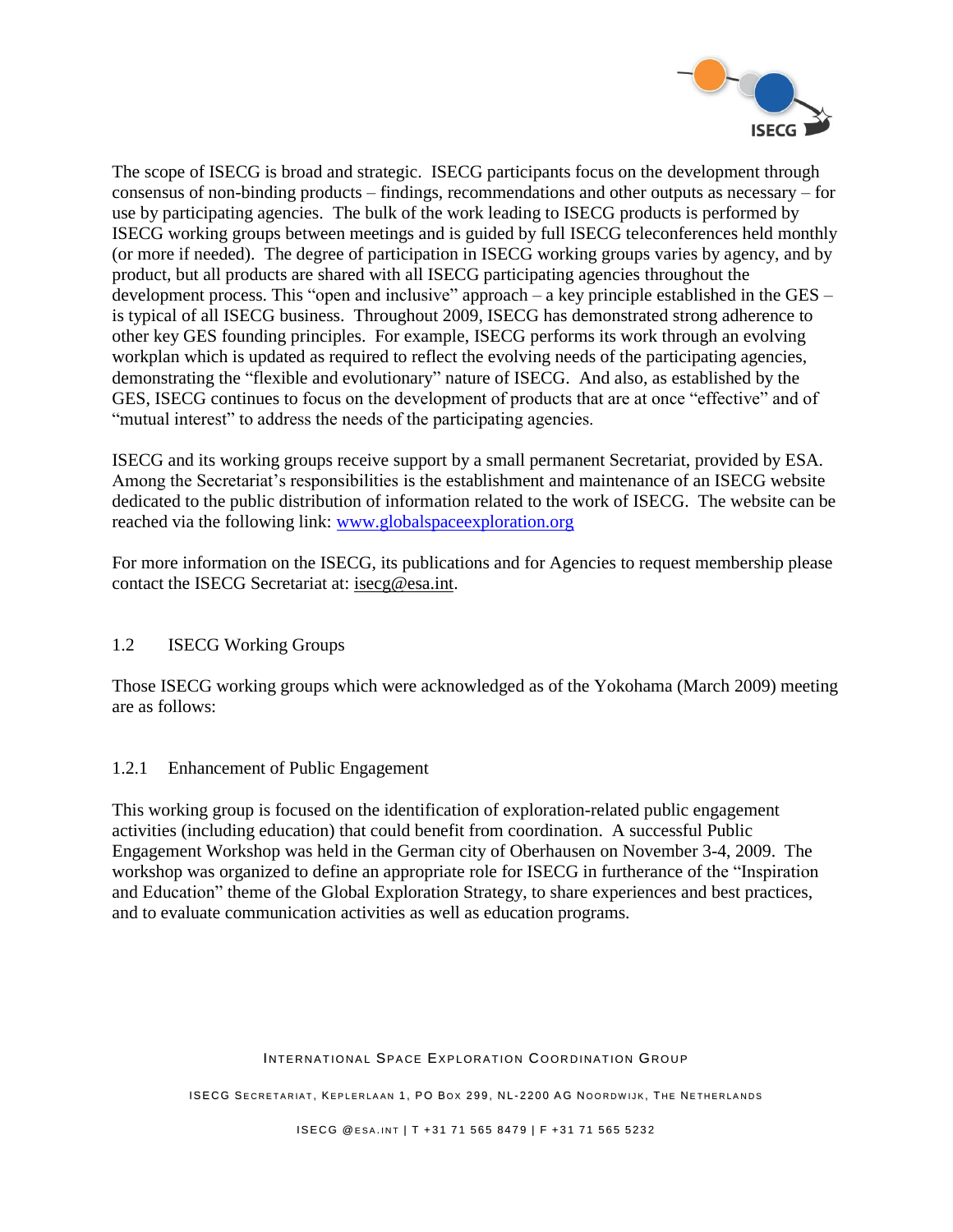

A large number of excellent, successful public engagement experiences and initiatives were presented by the participating agencies, which enabled the workshop participants to learn from each other.

The key findings resulting from the workshop are as follows:

- The most successful initiatives are as those with "hands on" experiences; those focused on the development of role models – "human" or "personal" factors (e.g. "NASA People," "DLR Portraits," etc.); personal ambassadorships; and high impact events such as a national astronaut in space.
- It is important to evaluate public engagement initiatives and to use feedback channels and to increase or leverage use of social media.
- There is potential for common/joint activities:
	- o Sharing of educational materials
	- o Use of touring exhibitions
	- o International **Y**ear of the **E**xploration of *S*pace **YES**
- It was recognized that ISECG could be a very useful platform for networking on public engagement activities.

The workshop also developed recommendations related to the relevant Reference Architecture Goals (see Section 1.2.3 below) and additional goals for enhancement of public engagement, e.g.:

- Plan a set of competitions run by each interested ISECG agency to solicit ideas from the public for participatory engagement,
- Leverage and align international resources to maximize returns/minimize duplication of efforts
- Improve collaboration with the International Space Education Board

#### 1.2.2 The International Space Exploration Coordination Tool (InterSECT)

The InterSECT Working Group is focused on development of a web-based, interactive database which, when fully developed and maintained, is to provide a single reference source for ISECG members on the type and status of exploration-related missions and capabilities. During 2009, the Working Group finalized a data template for exploration "missions" for which participating agencies developed input. Further progress was made in the definition of the data template for exploration "capabilities" which will be reviewed by the ISECG members when the final version is available. A User Manual was prepared to provide guidance on completing data forms for exploration "missions."

1.2.3 The International Architectures Working Group (IAWG), supported by the International Objectives Working Group (IOWG)

#### INTERNATIONAL SPACE EXPLORATION COORDINATION GROUP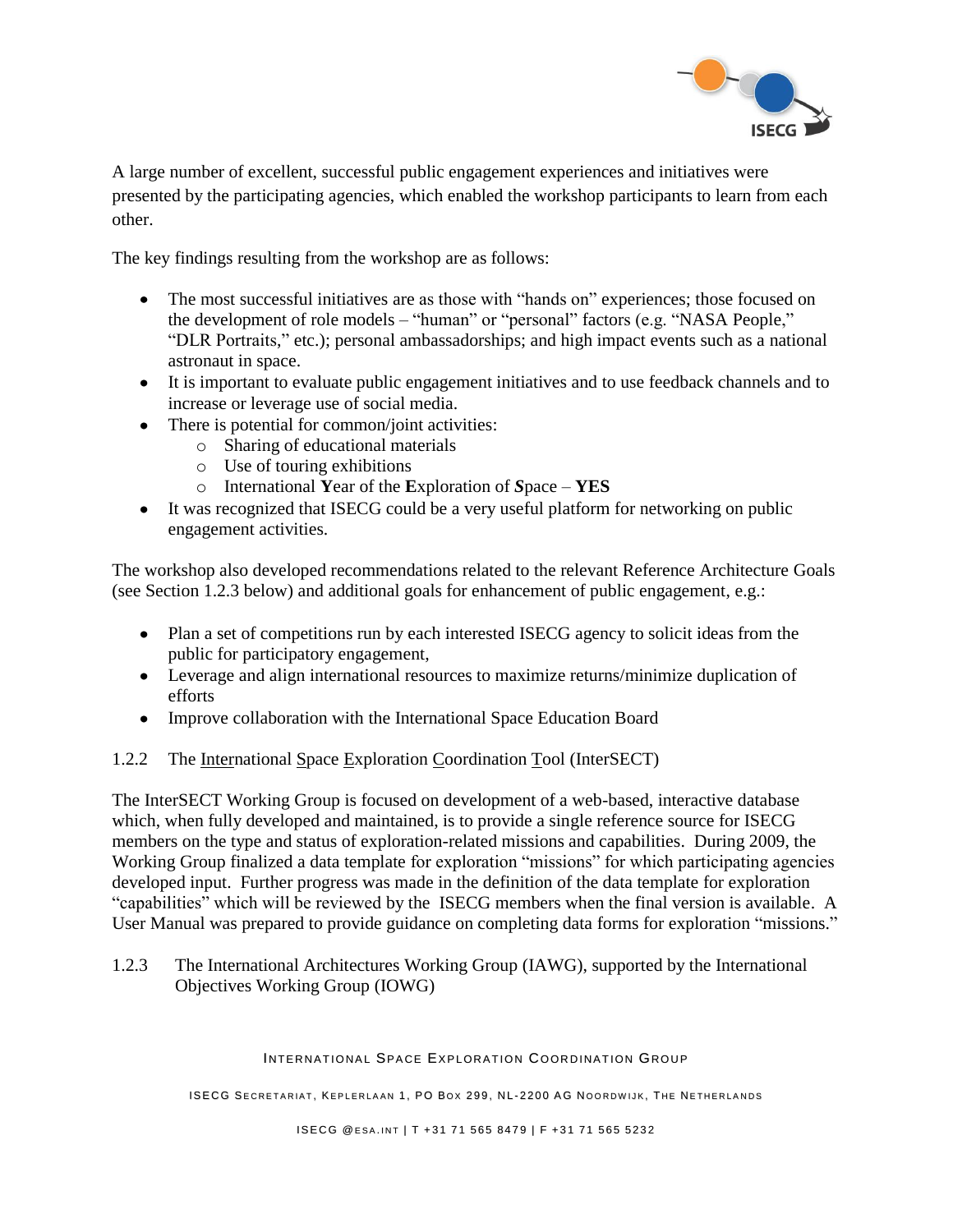

The IAWG was established at the second ISECG meeting in Montreal in July 2008. The IAWG was assigned leadership of the development of multilateral lunar reference architecture definition. Its first task was to progress coordinated plans for human exploration of the Moon. In so doing, ISECG recognized that this process could contribute to a variety of needs, including: defining priorities for future international interface standards, informing future technology development needs, defining precursor robotic priorities, and identifying potential areas of cooperation.

Through the course of several face-to-face architecture workshops held over the past year, significant progress has been made toward development of an ISECG Reference Architecture for Human Lunar Exploration. Multilateral "Function Element Teams" were established to identify key lunar exploration functions and a "Campaign Integration Team" was established to integrate those functions into architecture elements. Such elements would be deployed over time to meet shared goals and objectives defined by a supporting International Objectives Working Group (IOWG) . The reference architecture is planned for completion in June 2010.

To inform the reference architecture, the IOWG collected initial lunar exploration objectives developed individually by the participating agencies, and compared and mapped these objectives against the five Global Exploration Strategy themes. This led to the development of a set of common human lunar exploration goals that will be used to guide development of the Reference Architecture:

- **Embrace a long-term strategic view for enhancing and expanding global** partnerships for sustainable exploration of the Moon and beyond.
- Maximize early international partnership opportunities for lunar exploration.
- Use lunar exploration as a stepping stone for the demonstration of technologies, operational concepts, and cooperation approaches for Mars and other destinations.
- Take maximum advantage of ISS assets and other opportunities in LEO to advance technologies and capabilities for exploration beyond LEO.
- Develop, demonstrate and apply innovative capabilities, technologies and processes for improving resource and energy management and environmental protection, driven by the challenge of sustaining human life and operations in the hostile environment of space and the lunar surface.
- Develop a flexible, robust and reliable architecture that allows humans to safely explore the Moon.
- Stimulate economic development and industrial innovation to enhance global economic prosperity via exploration of the Moon.
- Understand the origin and evolution of the Moon

INTERNATIONAL SPACE EXPLORATION COORDINATION GROUP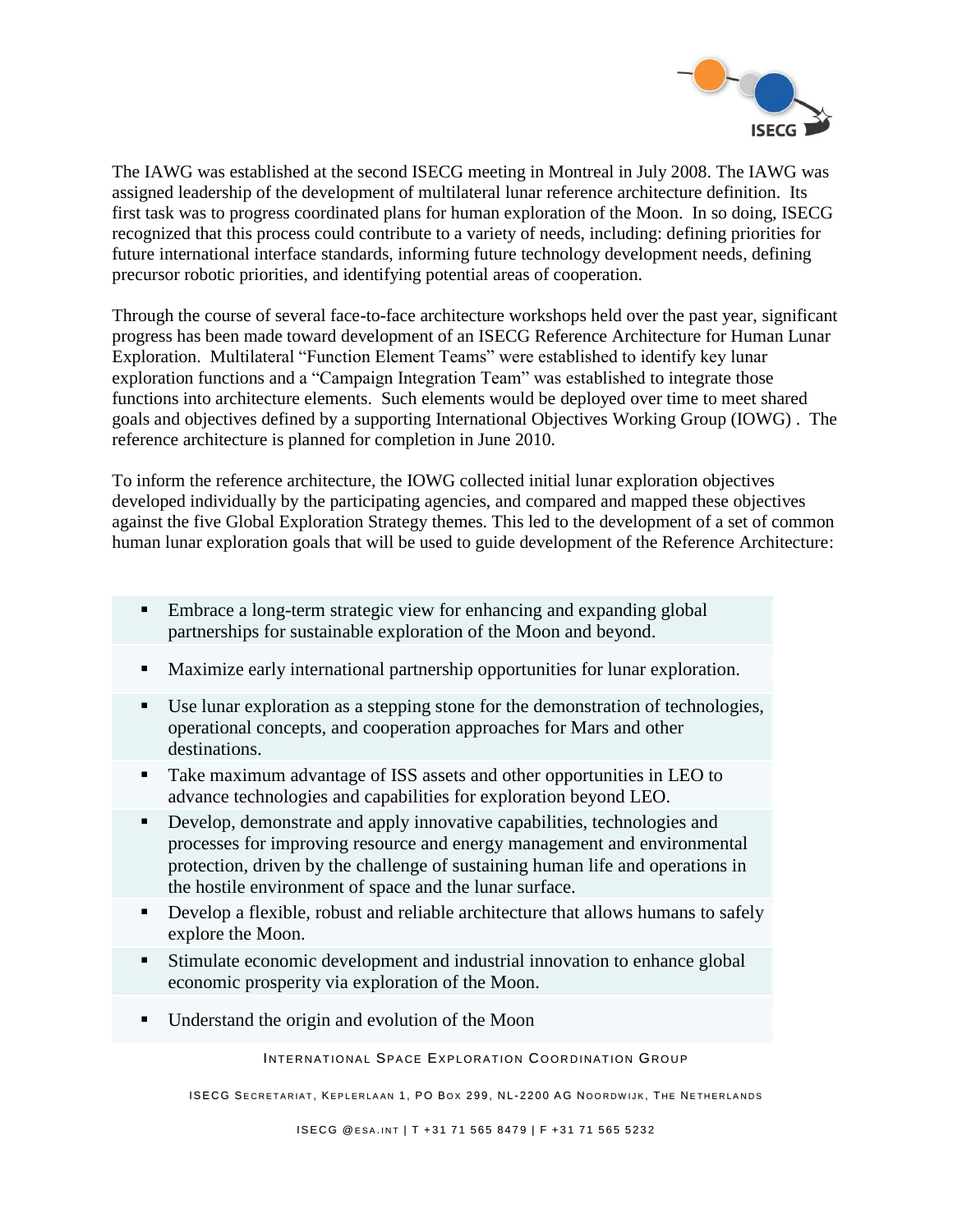

- Interpret the uniquely preserved record of Solar System evolution on the Moon and its relation to the origin and evolution of life
- Extend human presence in the Solar System and improve the health of humans on Earth, by understanding and mitigating the risks to astronaut health in the lunar environment.
- Maximize science return by leveraging human-robotic partnership for lunar exploration and/or capabilities developed for lunar exploration.
- Develop innovative tools, means and methods to enable the public to engage interactively in human exploration.
- Inspire the next generation to embrace the tools of exploration: science, technology, engineering, mathematics and a sense of curiosity.
- Engage the public on the broader rationale and benefits of exploration.
- Achieve early, frequent and inspiring milestones relevant to the partnership, and to the public.

The IOWG also developed "reference utilization activities" to provide increased confidence that goals could be achieved, and campaign satisfaction criteria as a means of measuring the effectiveness of the ISECG Reference Architecture for Human Lunar Exploration.

## 1.2.4 Mapping the Barriers to Human Exploration Working Group

 $\overline{\phantom{a}}$ 

In 2008, in recognition of widespread support of an eventual human mission to Mars, a proposal was made for ISECG to further elaborate the perspectives described in Chapter 3 of the Framework Document, "Mapping the Space Exploration Journey." Thus, an ISECG effort referred to as Mapping the Barriers to Human Exploration has begun with the goal of identifying the significant, known technological and operational challenges associated with extending human presence to various destinations in the Solar System.

This activity was progressed with the publication of an International Astronautical Congress (IAC) paper co-authored by several ISECG members entitled "From LEO, to the Moon and then Mars: Developing a Global Strategy for Exploration Risk Reduction<sup>32</sup> The paper examined Mars mission scenarios developed by NASA and ESA, and discussed conclusions regarding key challenges,

INTERNATIONAL SPACE EXPLORATION COORDINATION GROUP

 $2 K.$  Laurini, NASA; B. Hufenbach, ESA; B. Schade and P. Weber, DLR; A. Lorenzoni, ASI; October 2009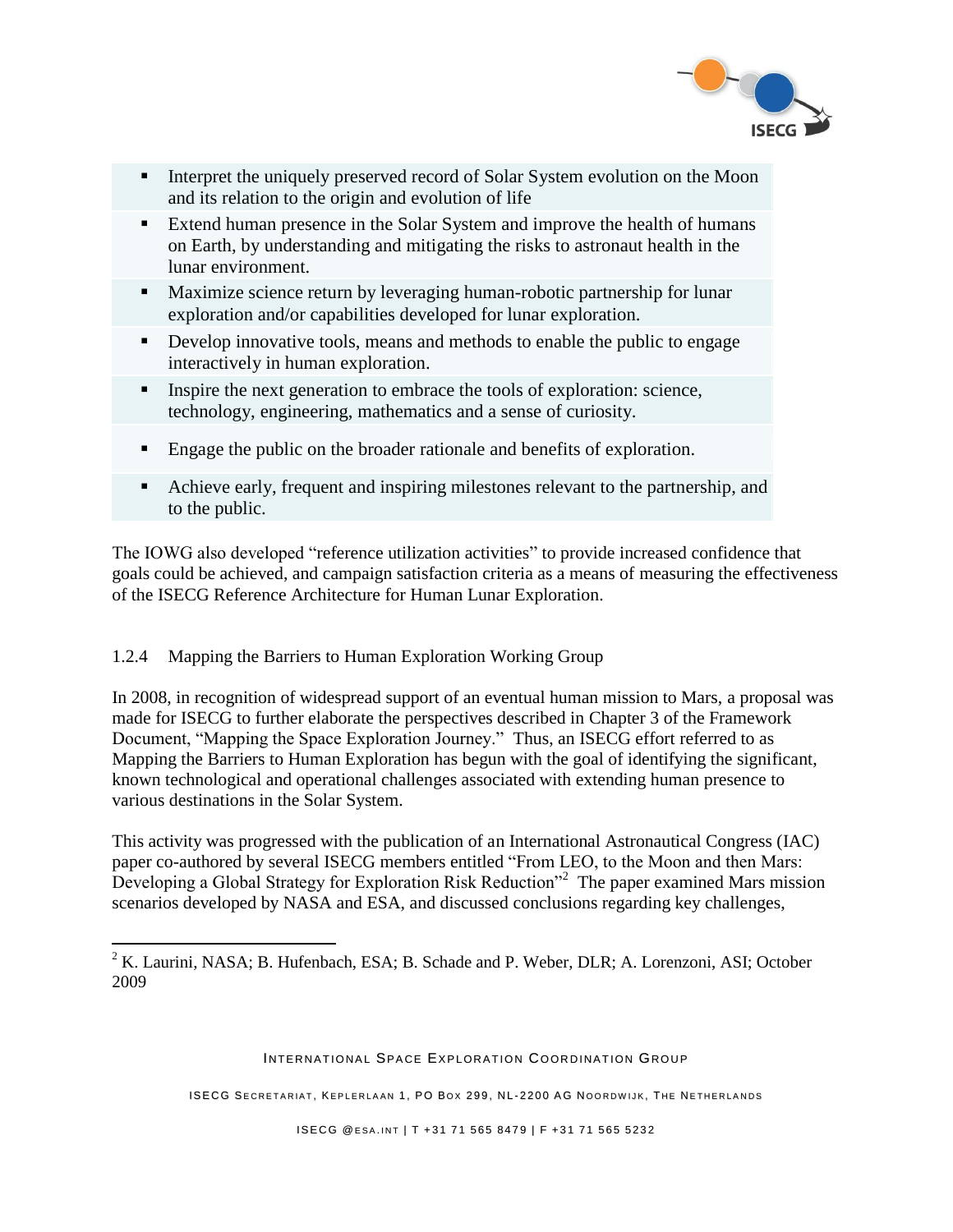

needed technologies and associated mission risks. The paper discussed both the importance of using the International Space Station as a platform for space exploration risk reduction and how the global exploration community could develop lunar exploration elements and architectures that enable the long term goal of human missions to Mars. The paper also discussed the logic and strategy for addressing technological, operational and programmatic challenges by using Low Earth Orbit and lunar missions to enable the long term goal of exploration of Mars and other destinations within our Solar System.

The IAC paper provided a solid basis for future ISECG discussions on this important topic.

#### **Part 2: Global Exploration Activities**

2.1 International Space Station (ISS) Lessons Learned

On August 7, 2009, William H. Gerstenmaier (NASA), Chair of the International Space Station Multilateral Coordination Board, transmitted to ISECG Chair Simonetta Di Pippo (ESA) a set of *International Space Station (ISS) Multilateral Coordination Board (MCB) ISS Lessons Learned* as they relate to exploration. The ISS Lessons Learned bore the signatures of the MCB members of NASA, ESA, CSA, JAXA and Roscosmos.

These were prepared by the MCB in recognition that, as the ISS approached completion, it would be valuable to future exploration programs to document lessons learned over the ISS phases of design, development, assembly, and operation.

The results contained in the ISS Lessons Learned are organized in seven categories

- Category 1 Mission Objectives
- Category 2 Architecture
- Category 3 International Partner Structure and Coordination
- Category 4 External Communications
- Category 5 Operations
- Category 6 Utilization
- Category 7 Commercial Involvement

ISECG participating agencies welcomed receipt of this important input and are applying due consideration of these lessons learned in their work.

#### 2.2 Status of National Space Exploration Reviews

The year 2009 was pivotal in terms of space policy reviews around the world. A status summary of key reviews follows.

INTERNATIONAL SPACE EXPLORATION COORDINATION GROUP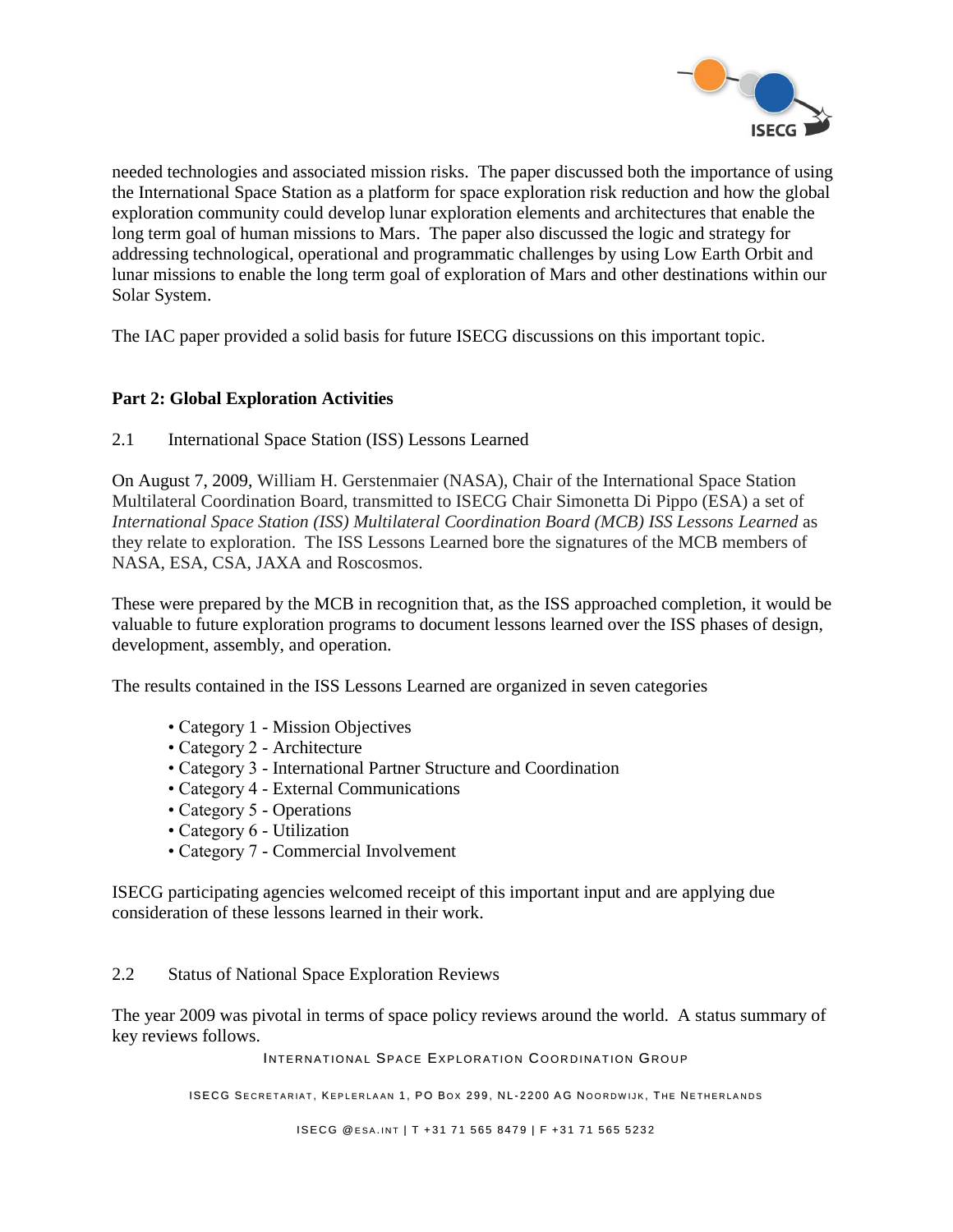

#### 2.2.1 United States: Review of United States Human Space Flight Plans (the "Augustine Committee")

In connection with the public release of NASA"s FY2010 budget request, the White House announced the initiation of an independent review of NASA"s human spaceflight activities. This "Review of United States Human Space Flight Plans" chaired by Norm Augustine was tasked to, among other things: examine current NASA development programs, including missions to the Moon and other destinations, and possible alternatives; consider options to extend the International Space Station beyond 2016, and; examine opportunities for international participation, including seeking input from our international partners as options are developed.

The Committee"s final report was released on October 22, 2009, culminating over four months of fact-finding activities, public input and analysis. The report argued that future space programs must be matched with the resources needed for their execution. The report also noted that space exploration has become a global enterprise and that if the United States is willing to lead a global program of exploration, sharing both the burden and benefit of space exploration in a meaningful way, significant accomplishments could follow. Further, actively engaging international partners in a manner adapted to today"s multi-polar world could strengthen geopolitical relationships, leverage global financial and technical resources, and enhance the exploration enterprise. The report also took note of the burgeoning commercial space industry.

The Committee concluded that the ultimate goal of human exploration is to chart a path for human expansion into the solar system -- an ambitious goal, but one worthy of U.S. leadership in concert with a broad range of international partners. Finally, the Committee developed five integrated alternatives for the U.S. human spaceflight program. NASA is currently working with the Office of Science and Technology Policy and the Office of Management and Budget to develop recommendations for the President.

#### 2.2.2 Japan

In 2008, a "Basic Space Plan" was approved by the Japanese Diet which entered into force in August 2008. The new law created a new Minister for Space Development with responsibility for coordinating the various space activities spread across 11 governmental departments along with a Space Policy Bureau in the Prime Minister's Cabinet, to develop a strategy for Japan's space development efforts. In June 2008, a new Cabinet Office for Space Strategy (SSHQ) was tasked with recommending changes in Japanese space policy and organization.

On May 27, 2009, the SSHQ released a space policy for the Government of Japan. The policy, which is broad in scope, proposes a five-year initiative for the development of a variety of capabilities, and has as its centerpiece the importance of future lunar exploration in order to utilize the Moon's resources. The legislation also called for a more detailed one-year review of human space

INTERNATIONAL SPACE EXPLORATION COORDINATION GROUP

ISECG SECRETARIAT, KEPLERLAAN 1, PO BOX 299, NL-2200 AG NOORDWIJK, THE NETHERLANDS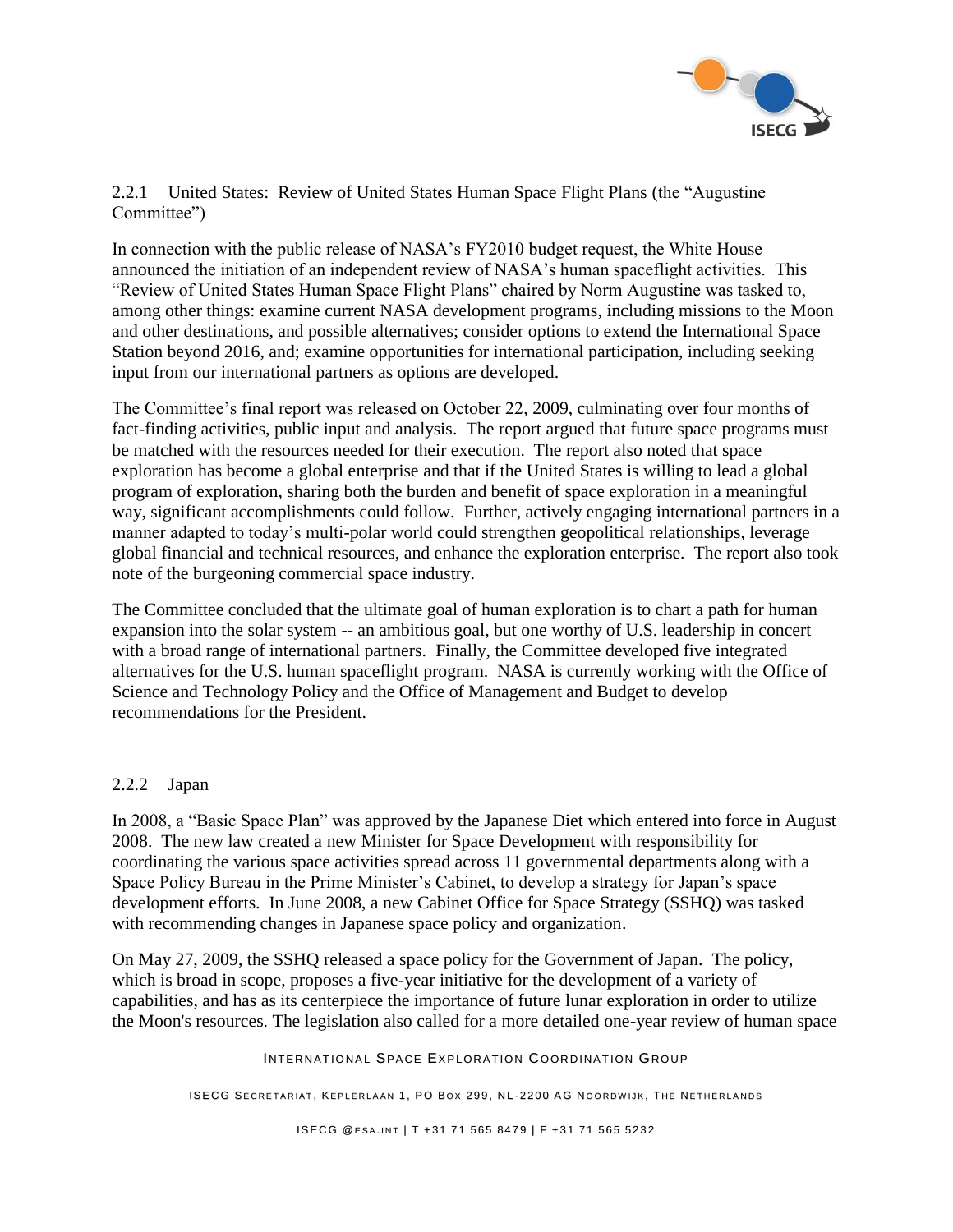

flight and exploration. Members of the review committee were named in late July 2009, and the first of nine planned meetings was held on August 4, 2009. The committee is tasked with 1) defining the meaning and goals of lunar exploration; 2) developing a concrete vision for robotic exploration by 2020; and 3) recommending a basic policy for future human exploration of the Moon, including international cooperation.

#### 2.2.3 European Commission/ESA

The outgoing Commissioner for Enterprise and Industry, and European Commission Vice-President, Günther Verheugen, along with the ESA Director General Jean-Jacques Dordain, co- hosted the "First EU-ESA International Conference on Human Space Exploration" on October 23, 2009, in Prague. Several non-European space agency representatives were invited as observers. The "Conclusions of the 23 October 2009 Prague Conference" report produced by the Conference Chairs read in part that *"the European Space policy and the European Space Programme framework, the EU, ESA and their respective Member States … should":*

- Continue to work on the development of common objectives at EU/ESA level, in particular *through refining complementarities among the EU, ESA and national initiatives;*
- · *Improve communication with international partners, based where appropriate on existing mechanisms;*
- · *Elaborate a roadmap, a set of robotic and human scenarios and a set of priorities for a visible and significant role for EU/ESA in an international exploration initiative, based on technical and financial data provided by ESA using consultation results within EU/ESA Member States and with international partners, and enabling regular concrete achievements at interim programmatic milestones;*
- · *Explore an implementation mechanism that includes adequate EU instruments and funding schemes;*
- · *Report on the progress of these actions during the second high-level conference in 2010.*

The follow-up conference will be held in Belgium on October 22, 2010.

#### 2.2.4 Canada

In 2008-2009, the Canadian Space Agency carried out a series of consultations with its stakeholders and partners to define the future direction of Canada's space programs. As a result, the CSA is in the

INTERNATIONAL SPACE EXPLORATION COORDINATION GROUP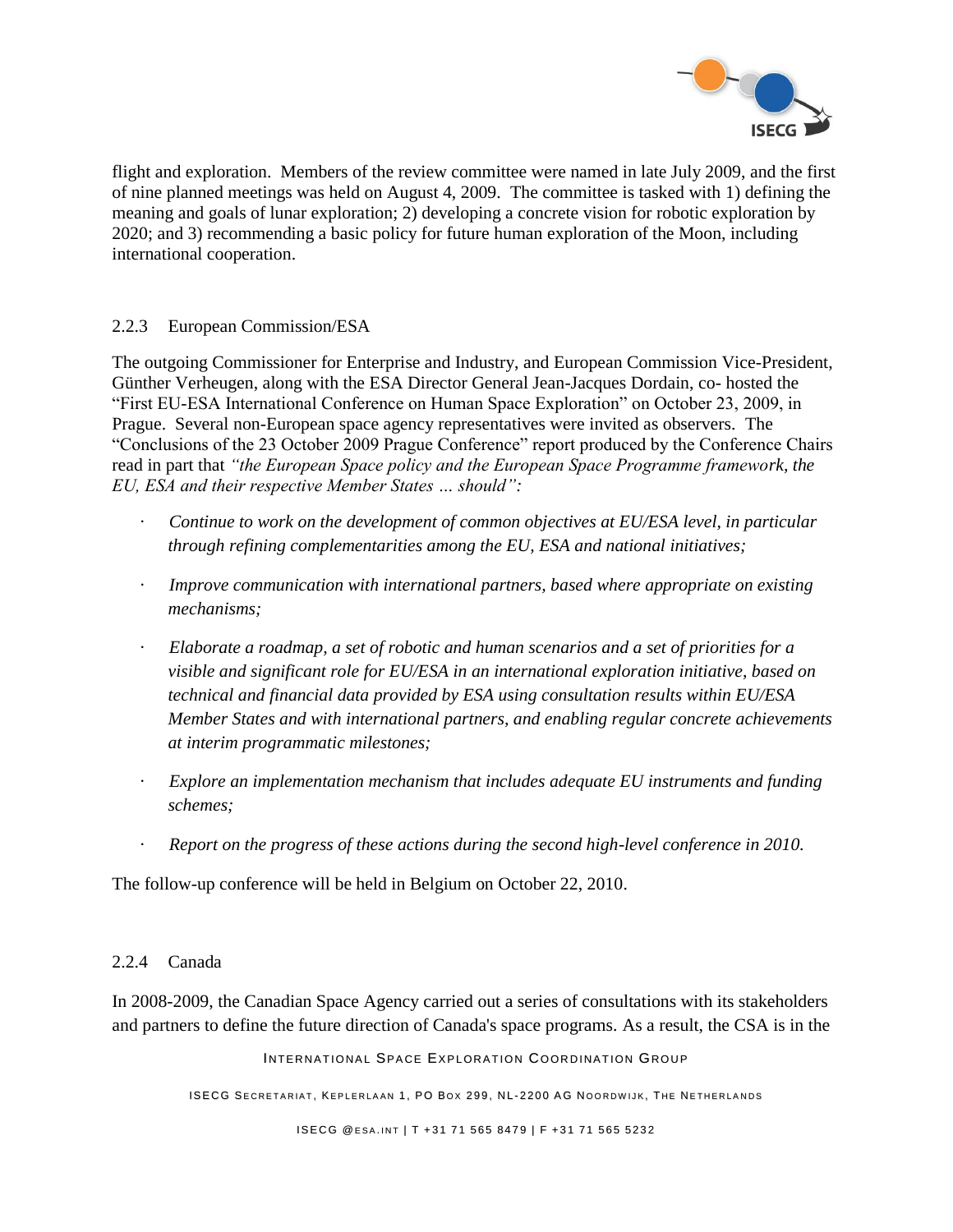

final stage of preparing a Long Term Space Plan with clear principles and criteria that will guide the Canadian government's investments in space for the years ahead.

#### 2.2.5 Germany

The new Government, empowered since October 28, 2009, gave instructions to review the German space activities. A strategy with a clear mission and technology goals shall be further developed within the coming year.

The basis for the development of the space strategy is the report of the Coordinator for Aeronautics and Space, Secretary of State Peter Hintze, published in August 2009. According to this report, space is emphasised in the German high technology strategy as an essential element aiming at increasing Germany's competitive position in space research and technology. Special attention is given in the report to space robotics and automation as the capabilities to be developed and which will be directly useful for terrestrial applications.

### 2.2.6 United Kingdom

The United Kingdom"s British National Space Centre (BNSC) has published on 10 December 2009 a detailed review of the opportunities presented by space exploration for the UK. It examines the costs and the benefits of several example scenarios, including both robotic and human activities. It also includes a detailed economic analysis of the commercial opportunities, carried out by an independent economics team.

The report does not make recommendations, but provides a sound basis for future policy decisions in this area by setting out both the tangible and the intangible benefits for the UK for a variety of investment strategies.

It builds on the work done by the Space Exploration Working Group, whose report was published in September 2007.

#### INTERNATIONAL SPACE EXPLORATION COORDINATION GROUP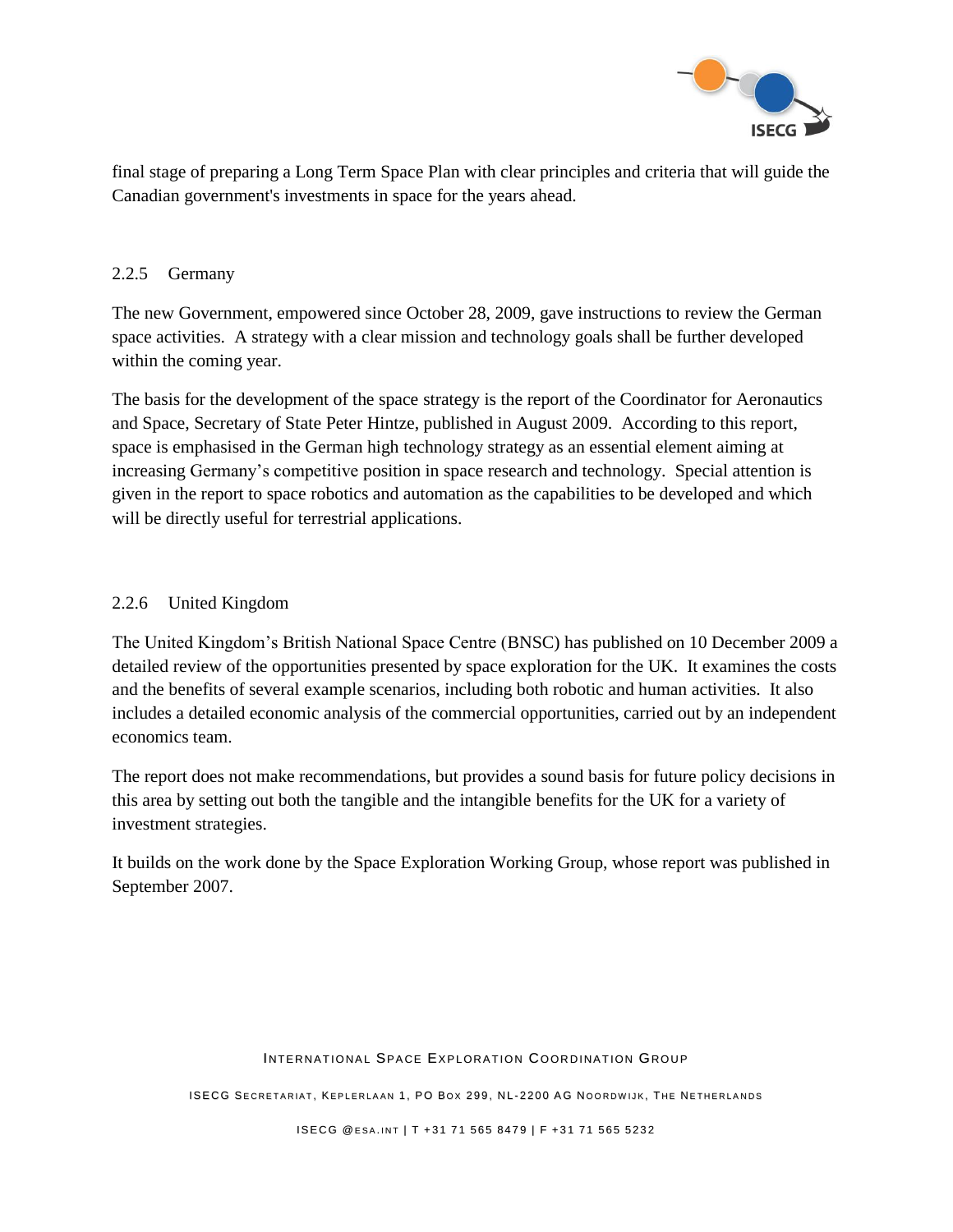

#### **Part 3: Summary and Way Forward**

During the 4<sup>th</sup> ISECG meeting held in Noordwijk, The Netherlands on December 2-3, 2009, NASA agreed to assume the ISECG Chairmanship from ESA in 2010. Tentative plans were made to hold the 5<sup>th</sup> ISECG meeting in the latter half of June 2010 in Washington DC. Work will continue in earnest among all the ISECG Working Groups to prepare for the June 2010 meeting, including plans to complete the ISECG Reference Architecture for Human Lunar Exploration discussed in Section 1.2.3.

INTERNATIONAL SPACE EXPLORATION COORDINATION GROUP

ISECG SECRETARIAT, KEPLERLAAN 1, PO BOX 299, NL-2200 AG NOORDWIJK, THE NETHERLANDS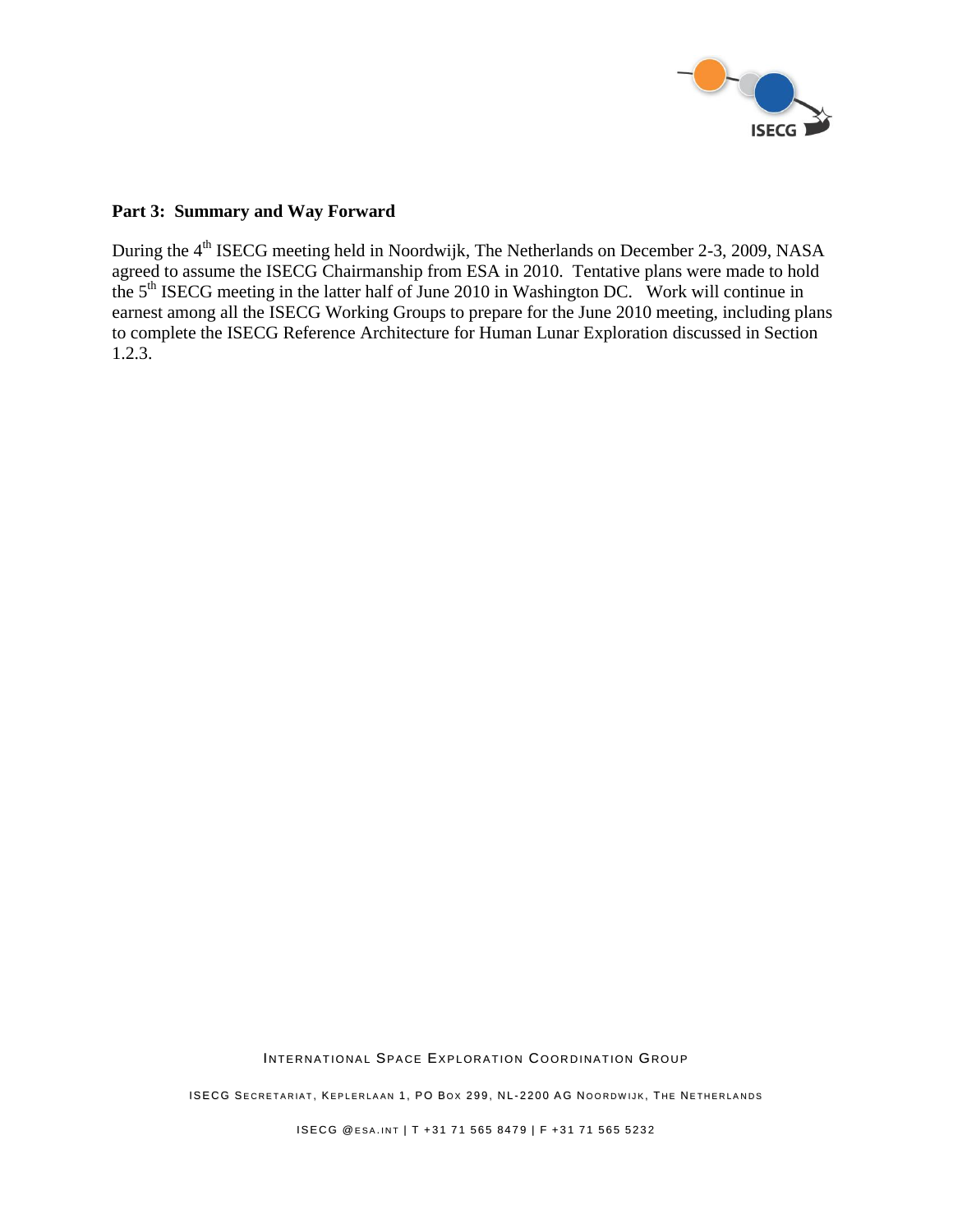

## **ANNEX**

## **Highlights of Space Agency Exploration Activities**

INTERNATIONAL SPACE EXPLORATION COORDINATION GROUP

ISECG SECRETARIAT, KEPLERLAAN 1, PO BOX 299, NL-2200 AG NOORDWIJK, THE NETHERLANDS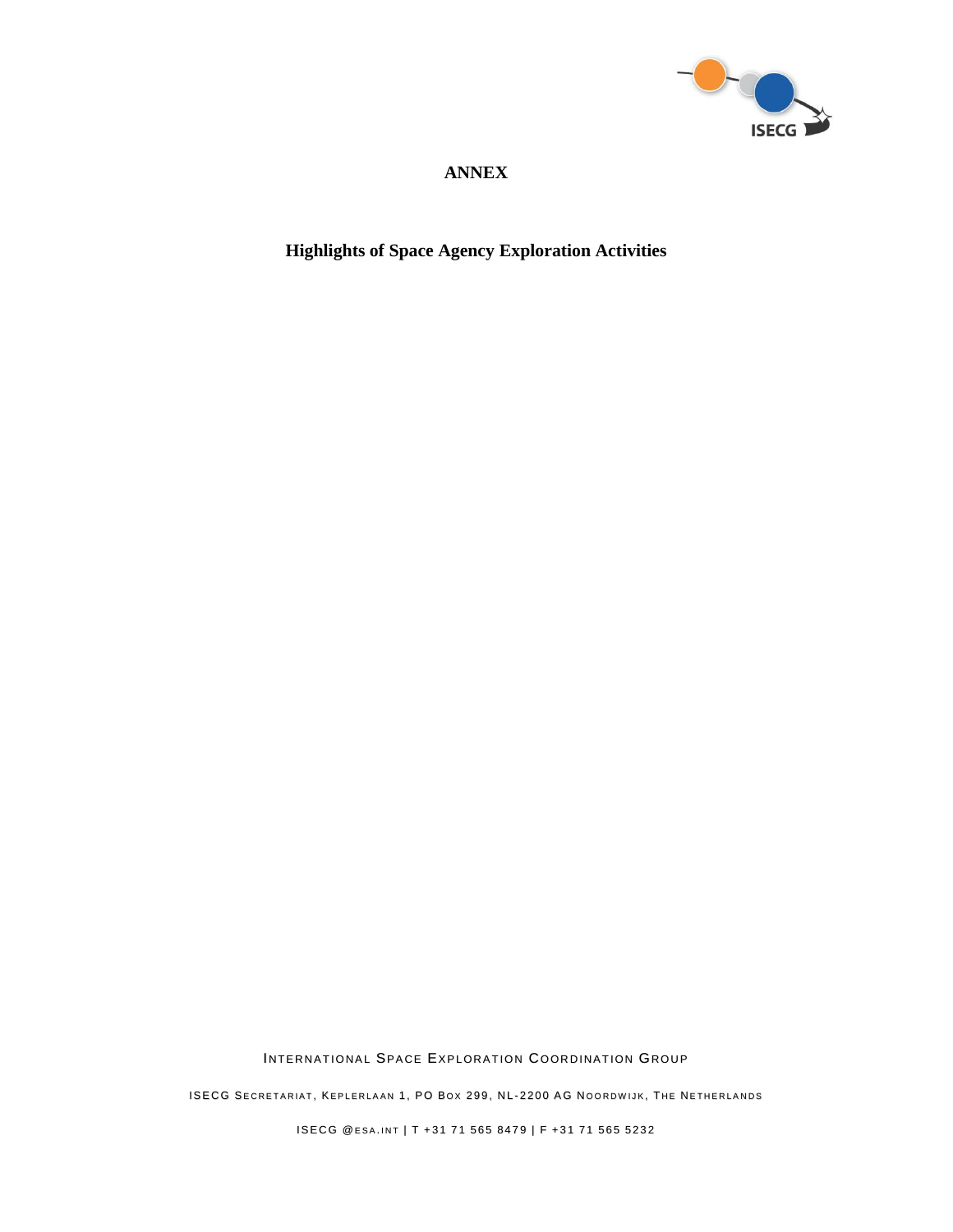

### **Italian Space Agency (ASI) Exploration Highlights**

#### **1. Introduction**

The year 2009 has been characterized, by the implementation of the decision taken during the last Ministerial Council, held in 2009, mainly in the robotic mission ExoMars, for wich Italy confirms its leadership, and in the contribution to the European Exploitation with International Space Station, through the bilateral agreement between ESA and NASA and the MoU between NASA and ASI

#### **2. Past significant events and missions**

Hereafter are reported the significant events related to exploration during the past year:

- *Human exploration*
	- o On May 2009 ESA selected two Italians as part of the European Astronaut Corps: Samantha Cristoforetti and Luca Parmitano.
	- o Shuttle mission STS-128/ 17 A carried the Leonardo Multi-Purpose Logistics Module containing life support racks and science racks. Leonardo carries onboard, among other facilities, the Mice Drawer System (MDS), the seventh biomedical payload developed by the Italian Space Agency for the ISS. The payload is a multifunctional and multiuser system for conducting experiments in various biomedical fields. For the first time, a mouse-research facility reaches the ISS. MDS enables medical research activities through the analysis of the effect of micro-gravity on the bone tissue, cardiovascular system, muscles of six mice.
	- o On November 2009, the Shuttle mission STS-129 returned to Earth the MDS facility after a period on the ISS of 90 days; the twenty-one scientific experiments related to MDS, selected both by Italy and by other Space Agencies (ESA, NASA, JAXA, CSA and DLR) will provide results within a period of six months.
	- o A series of call for proposals and funding opportunities have been carried out throughout the  $2009$ 
		- support to the Italian proposals selected by ESA in the field of life science and human physiology in space,
		- support to the development of an Italian payload on the Russian mission RIBES-Bion M1,
		- funding of research proposals for the human spaceflight (mainly focused on the presence of Italian astronauts on the ISS in 2010),
		- call for interest for the ISS exploitation, mainly using the Italian payloads and opportunities.

INTERNATIONAL SPACE EXPLORATION COORDINATION GROUP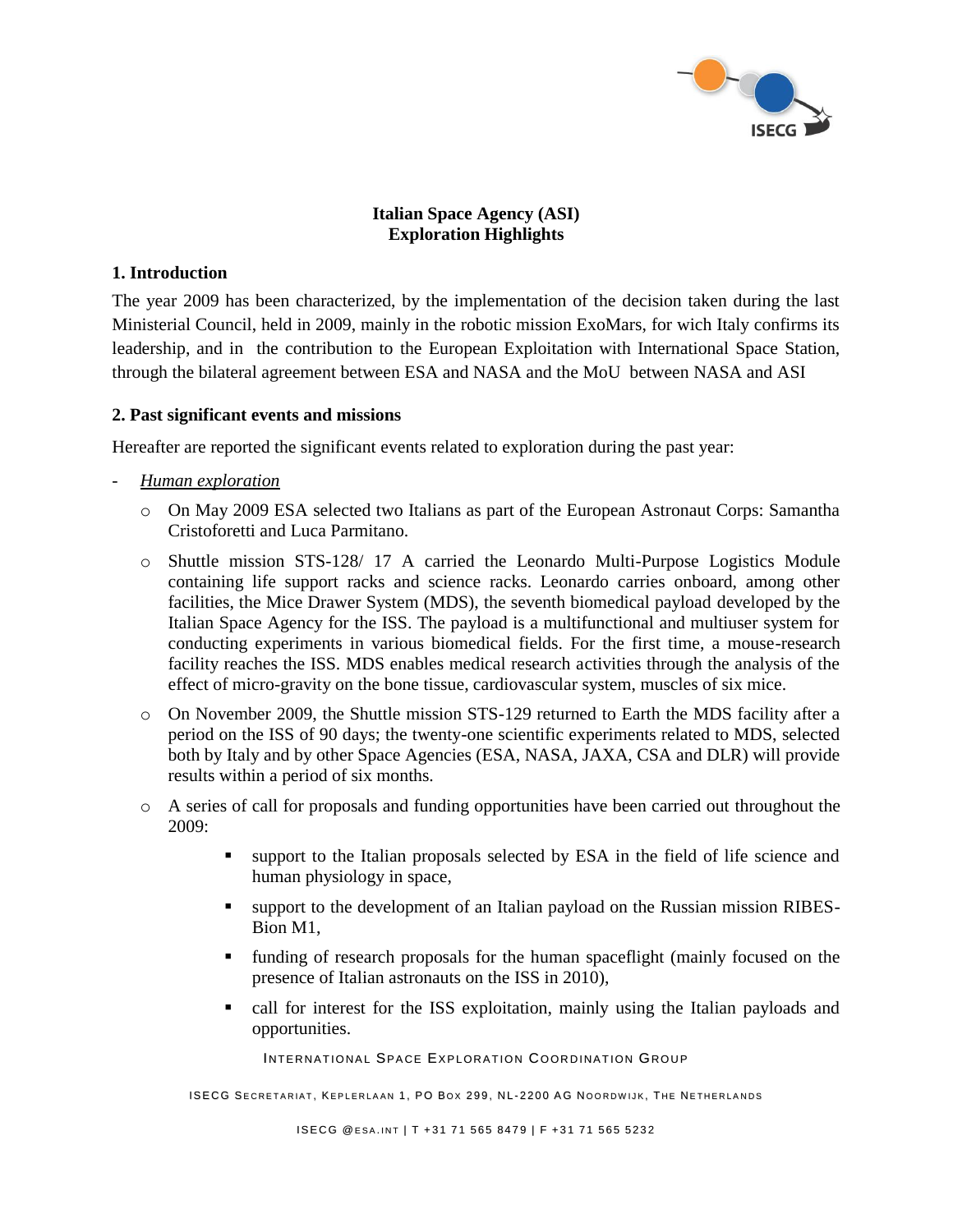

o Industrial activities for the enhancement of the Multi-Purpose Logistics Module that will become a Permanent Multi-Purpose Module (PMM) on the ISS.

#### - *Robotic exploration*

- o Together with European partners, PDR activities of ExoMars (Prime Contractor TAS-I) on the subsystems (e.g.: the Drill  $\&$  SPDS) and on the P/Ls, and participation with the Italian delegation to the negotiations with ESA and NASA for the new ExoMars mission architecture.
- o Operations, data acquisition and analysis of Italian instruments on-board Mars Express (MARSIS and PFS) and NASA MRO mission (SHARAD).
- o Activities for the development of 2 P/Ls for the Russian Phobos Grunt mission plus contribution to another one.

#### - *Earth based activities*

- o Life Support System activities (CAB Controllo Ambientale Biorigenerativo) and participation to the Mars500 with two Italian experiments.
- o Exploitation of a field infrastructure in Morocco for test campaigns for robotic exploration technologies (rovers mobility, drilling, navigation, remote control, instruments operations, landing systems); in particular, sites characterization and classification activities are ongoing.
- o The development of a GIS (Geographical Information System) for Mars called PAGIS (Planetary Geosciences Information System) has been concluded and thematic maps have been produced.
- o Participation to the GES activities, to the IMEWG activities, in particular the MSR WG activities for the definition of the architecture of the MSR mission, and to the ILN activities.

#### **3. Upcoming events**

Italy foresees to follow both the human and robotic exploration. Attendance and active partecipation to the major events like IAF, COSPAR, etc.. is confirmed. Involvement in ISECG activities will be mostly focus on the robotic support activities including scientific aspects and in situ resource utilization.

In this context Italy will focus its attention on the following programmes:

o The Cosmic Vision phase A activities will be concluded and down selection will be fixed at the beginning of 2010

INTERNATIONAL SPACE EXPLORATION COORDINATION GROUP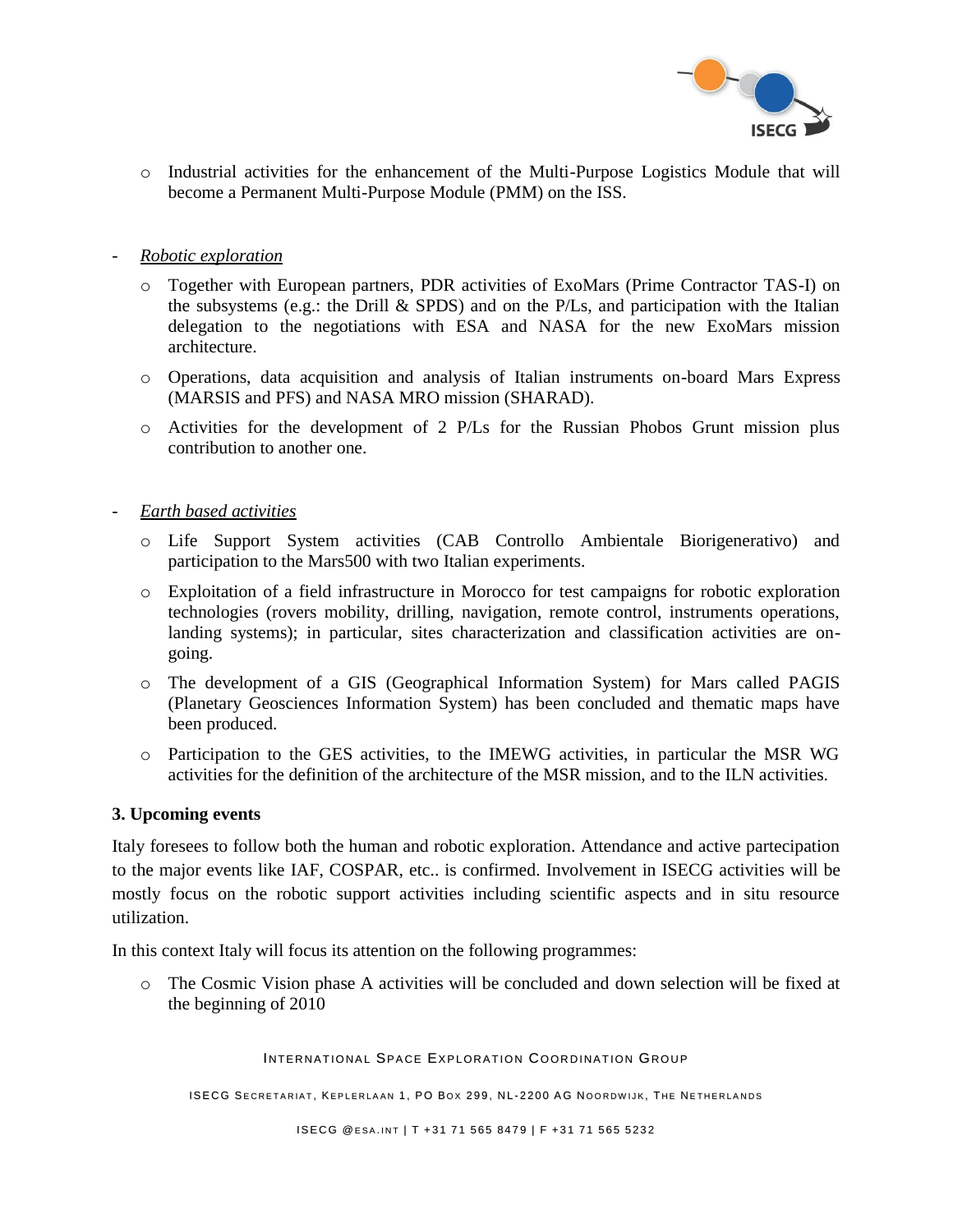

o COSMIC (COmbustion Synthesis under MIcrogravity Conditions) experiment will be tested on parabolic flights to verify the behaviour in Moon and Mars enviroments

The 2010 will be characterized by a relevant involvement of Italy in the exploitation of the ISS, thus confirming its relevant role in this endeavour:

- o The Shuttle mission STS-130, foreseen in February 2010, will deliver the final connecting node, Tranquillity Node 3, and the Cupola, the robotic control station with seven windows that provides a 360-degrees view around the ISS, both mainly built in Italy.
- o In the STS-134, scheduled for the end of July, the Alpha Magnetic Spectrometer (AMS) experiment will be put on orbit, and the Italian astronaut Roberto Vittori will be part of the crew as a mission specialist.
- o Paolo Nespoli is involved in the 6 months Expeditions 26 and 27 on the ISS (launch in November 2010 and return in May 2011 on Soyuz 25).
- o With the STS-133 mission, scheduled for September, there will be the delivery of the Permanent Multi-Purpose Module (PMM) on the ISS.

The industrial activities that will allow the qualification of the VEGA launch vehicle will be carried on through the whole 2010.

#### **Conclusion**

Italy is strongly involved in Exploration, both human and robotic. Currently our main objective is the Mars Robotic Exploration. At the same time, we are still aiming at enhancing our expertise in the following fields: robotics systems, pressurized modules and life support systems, to acquire new technologies for space transportation with a particular interest for re-entry technologies and to develop infrastructural capabilities such as the 64 m Sardinia antenna for Deep Space Communications able to operate in Ka band and the analogue facility for testing and training for planetary in situ missions in open field.

INTERNATIONAL SPACE EXPLORATION COORDINATION GROUP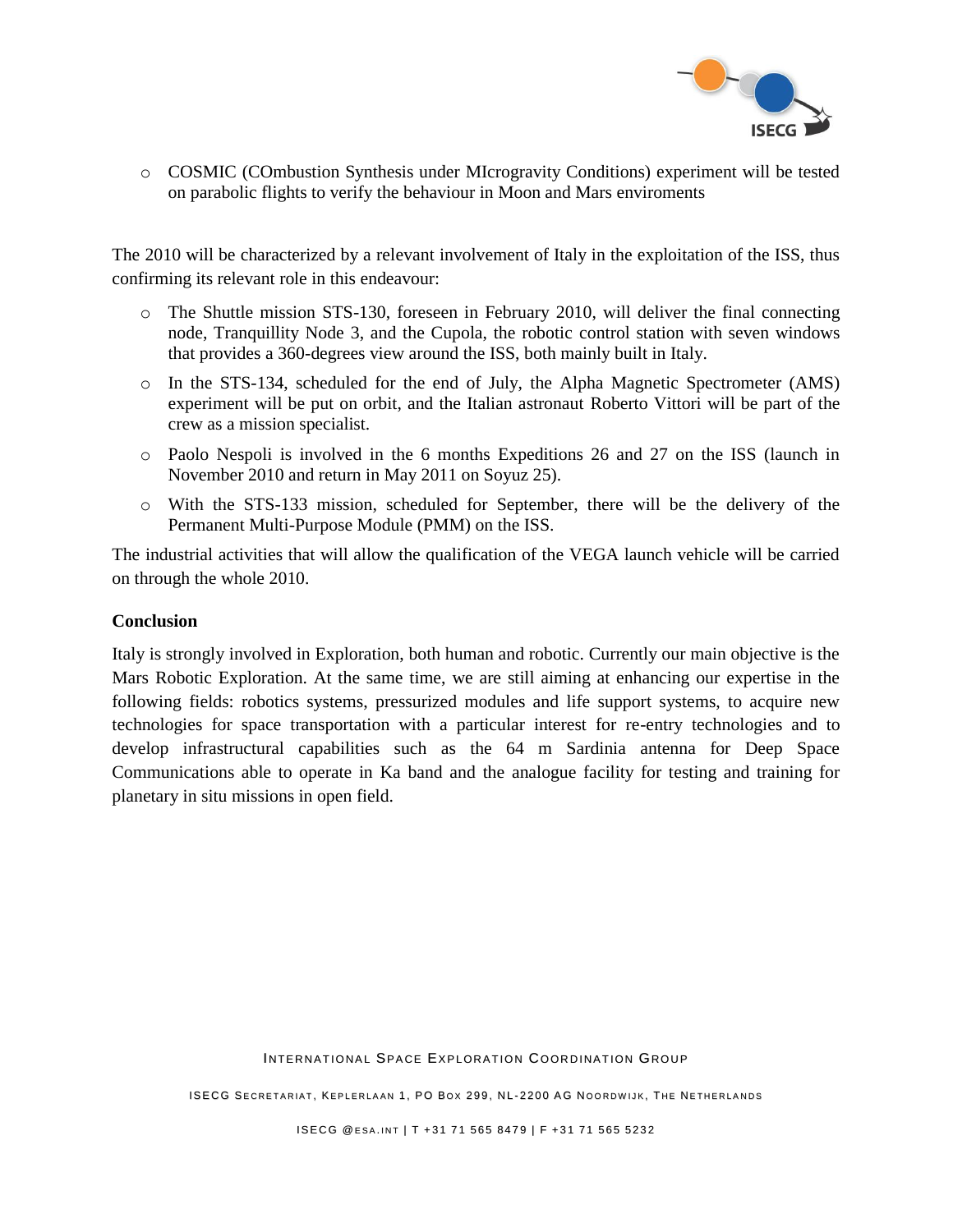

#### **BNSC/United Kingdom Exploration Highlights**

ESA announced on 22 July 2009 that it would be creating a new centre in the UK. It will carry out activities related to climate change, integrated applications, and exploration. Plans include the involvement of international teams working on robotics and novel power technologies for space, as well as a planetary protection facility.

During 2009 the UK selected a Prime Contractor for the proposed MoonLITE mission, but financial restrictions have meant that this programme is currently on hold.

A penetrator system design study for the proposed Jupiter Ganymede Orbiter is underway through the ESA Science Programme. If successful, this may be followed by a technology development phase. The technology will also have application on missions to the Moon and Mars.

Instruments are being developed for use on penetrators for future planetary exploration missions and a technology development programme is in place. Work has continued on instruments for ExoMars and in particular significant progress has been made on the Life Marker Chip. EU funding has been used to continue development of autonomous rover operations.

The UK"s Space Exploration Review was published on 10 December 2009 (for further detail see section 2.4.5). The analysis provided by this review has been included in the work of the Space Innovation and Growth Team, an industry-led working group which is charged with creating a vision for UK space activities over the next 20 years. The report is due in early 2010 and will be used by the UK government to inform future policy decisions and to increase the impact of the UK space sector.

One of the problems highlighted in the Space Exploration Review is the diversity of goals of any integrated space exploration programme which makes it hard to identify a government department as the "customer" for such activities. This should be considerably simplified by the announcement, also on 10 December, that the UK would be creating a space agency to bring the various funders of space together. This should have the benefit for space exploration of creating a clear owner for this area of policy.

Also during 2009, ESA completed selection of six new members for its astronaut corps, which includes for the first time a Briton, Tim Peake.

#### INTERNATIONAL SPACE EXPLORATION COORDINATION GROUP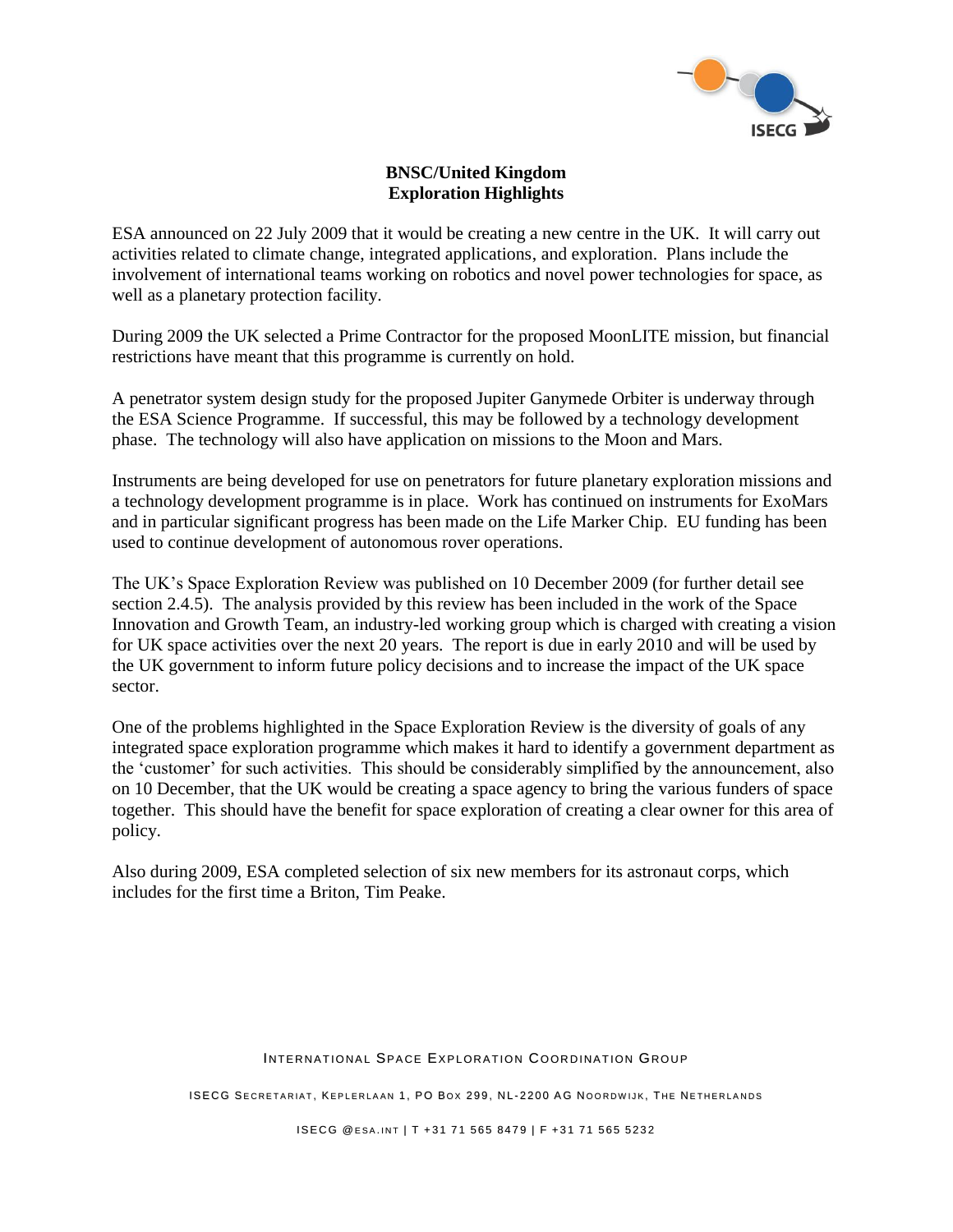

### **CNES/Centre National d'Etudes Spatiales Exploration Highlights**

The recent seminar of scientific prospective organized by CNES in March 2009 has confirmed the outcomes of the October 2007 workshop about exploration. The priority of the French scientific community is the exploration of Mars. If it is acknowledged that science is not the only (or even the primary) motivation of space exploration, we believe that a strong support from the widest scientific community is essential. Human and robotic exploration are complementary to each other, so as to optimize the return to investment ratio.

With the support provided by CNES, the French research labs prepare instrument contributions for MSL 2011, Phobos Grunt, Maven, ExoMars 2016 and 2018, and a possible network mission foreseen in 2020, with the perspective of a first return sample mission in the 2020"s. They also participate to the scientific payload of the solar system missions of ESA"s Cosmic Vision programme. In addition, we have initiated several phase 0/A level studies of robotic missions to asteroids (Mascot lander on ESA"s Marco Polo or JAXA"s Hayabusa 2, Apophis rendez-vous, Trojan fly-by).

At the technical level, CNES will provide the vision & navigation algorithms of the ExoMars rover and implements with ONERA a R&T programme on autonomous navigation for future planetary rovers. A prospective work has been done on nuclear potential for space exploration. In addition, in the perspective of future exploration missions launched from the Kourou bas in French Guyana, a working group will propose a regulation in order to ensure the consistency between the French law on space operations and the existing regulations about the transportation and stowage of radioisotopic materials.

CNES has contributed together with its Italian, British and German conterparts to the re-definition of the ExoMars mission, and it has been deeply involved in the French participation to the Prague workshop on exploration jointly organized by ESA and EU.

Regarding the ISS utilization, the priority for physical sciences has been given to fluid physics, with perspective of applications in the field of fluid management in space systems; the DECLIC hardware dedicated to the study of critical fluids has been installed in the US lab in September (co-operation with NASA). For life sciences, the priority goes to physiology, with perspectives of applications in the field of medical monitoring of the crews for long duration spaceflights; the CARDIOMED device dedicated to cardio-vascular monitoring will be installed in the Russian module next February (cooperation with IBMP).

The ISS utilization up to 2020 is likely. However, taking into account the development time of new systems and the available resources, one has to prepare now the post ISS era, i.e. beyond low Earth

INTERNATIONAL SPACE EXPLORATION COORDINATION GROUP

ISECG SECRETARIAT, KEPLERLAAN 1, PO BOX 299, NL-2200 AG NOORDWIJK, THE NETHERLANDS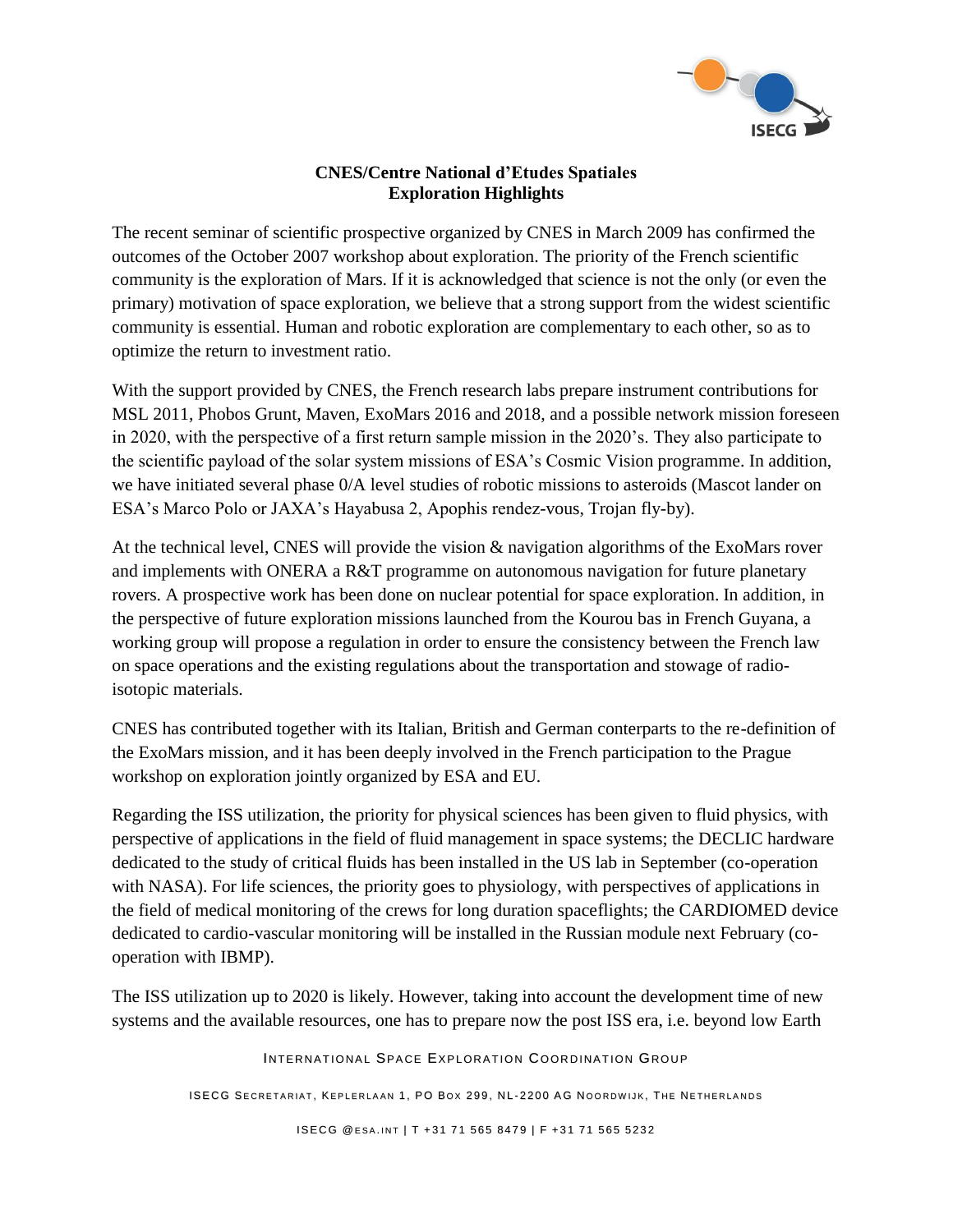

orbit. That perspective has to be seen as an international venture in which every partner brings in its own competences and resources.

INTERNATIONAL SPACE EXPLORATION COORDINATION GROUP

ISECG SECRETARIAT, KEPLERLAAN 1, PO BOX 299, NL-2200 AG NOORDWIJK, THE NETHERLANDS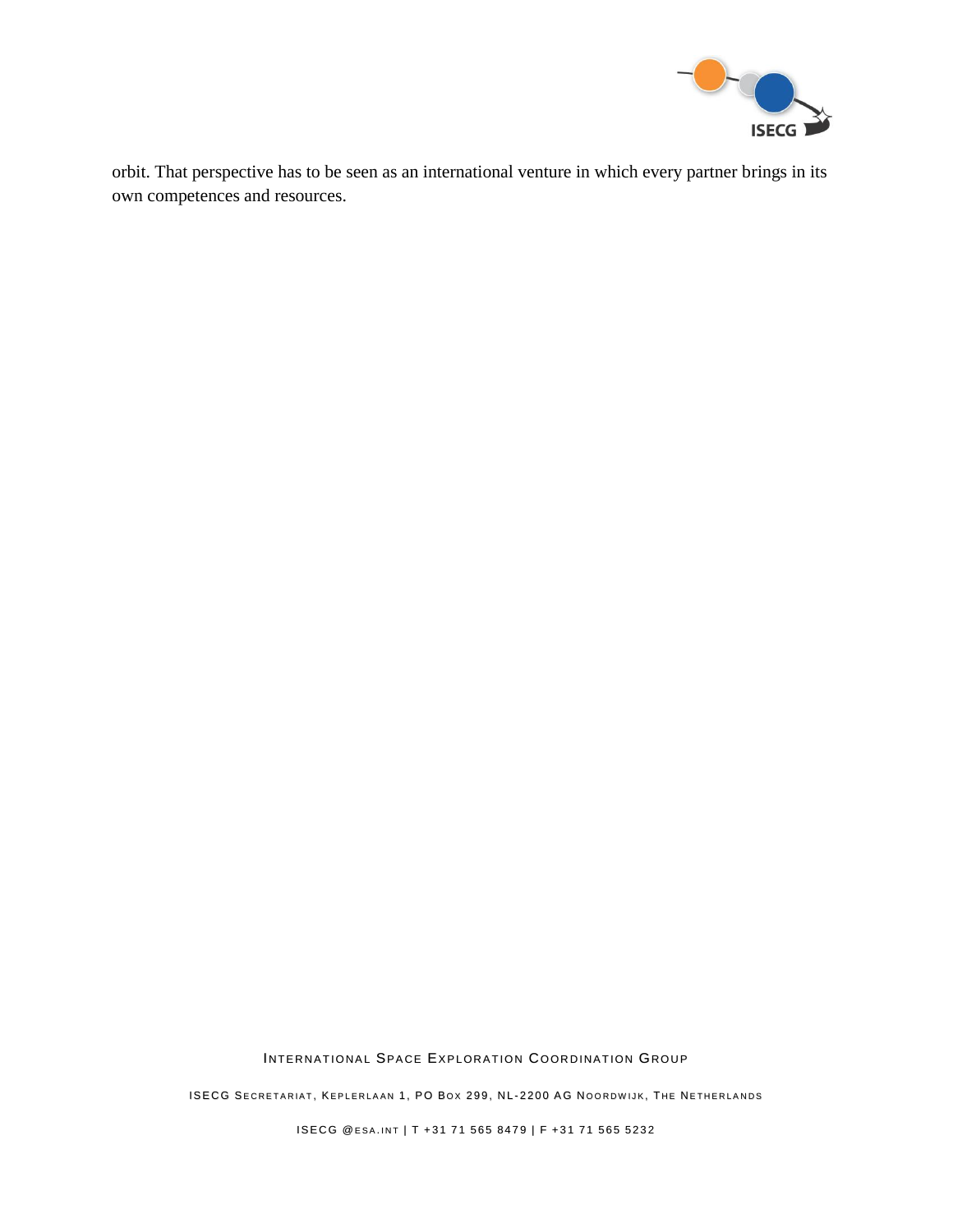

#### **CSA/Canadian Space Agency Exploration Program Highlights 2009<sup>3</sup>**

Introduction and Overview

Work continued on Canada's contributions to the NASA 2011 Mars Science Laboratory Mission and the ESA ExoMars mission. 2009 was a busy year for Canada's human space flight program. Canada's Mobile Servicing System on the International Space Station continued to perform essential ISS assembly and servicing operations including the historic berthing of the maiden mission of Japan's HTV. The CSA's ISS Life and Physical Sciences program, that also includes operational space medicine, continues to extensively utilize the ISS, with some eleven experiments either already on-board or soon to be launched. After a one-year competition Canada selected two new astronauts for its corps, and two Canadian astronauts had missions to the ISS including a six-months expedition crew-member mission. During the Shuttle STS-128 mission in August Canada's new TriDAR, a laser triangulation and lidar based proximity operations visualization and tracking system, successfully completed a DTO (Development Test Objective). At the beginning of 2009 the Canadian Federal Government's budget included C\$110m (over three-years) of stimulus funding for various space robotics terrestrial prototyping, and good progress has been made in implementing this initiative within CSA's Exploration Core program (see later). When Steve MacLean became CSA President in September 2008 he was given a mandate to develop Canada's next Long Term Space Plan (a ten-year plan with a twenty-year vision). Excellent progress has been made with the plan now in its final Ministerial-level consultation phase. The Plan is organized around three strategic directions: Space Services (Earth orbiting satellites to serve diverse needs of Canadians), Space Exploration and Capacity Building (with a focus on the Canadian science, industry and educational sectors). The CSA is to be re-organized around these strategic directions.

Canada's Long-Term Exploration Goals are:

- Full Utilization of the ISS
- On-Orbit Servicing
- Participation in Lunar Exploration (Canadian astronauts on the Moon through infrastructure contributions)
- Scientific Exploration of Mars with the ultimate goal of participation in the eventual Mars Sample Return Mission
- Space Astronomy

 $\overline{a}$ 

INTERNATIONAL SPACE EXPLORATION COORDINATION GROUP

<sup>&</sup>lt;sup>3</sup> This summary follows the more detailed presentation made during the  $4<sup>th</sup>$  meeting of the ISECG held in Noordvijk, The Netherlands, December 2-3, 2009. The presentation is available upon request to: [jean-claude.piedboeuf@asc](mailto:jean-claude.piedboeuf@asc-csa.gc.ca)[csa.gc.ca](mailto:jean-claude.piedboeuf@asc-csa.gc.ca) or [graham.gibbs@asc-csa.gc.ca](mailto:graham.gibbs@asc-csa.gc.ca)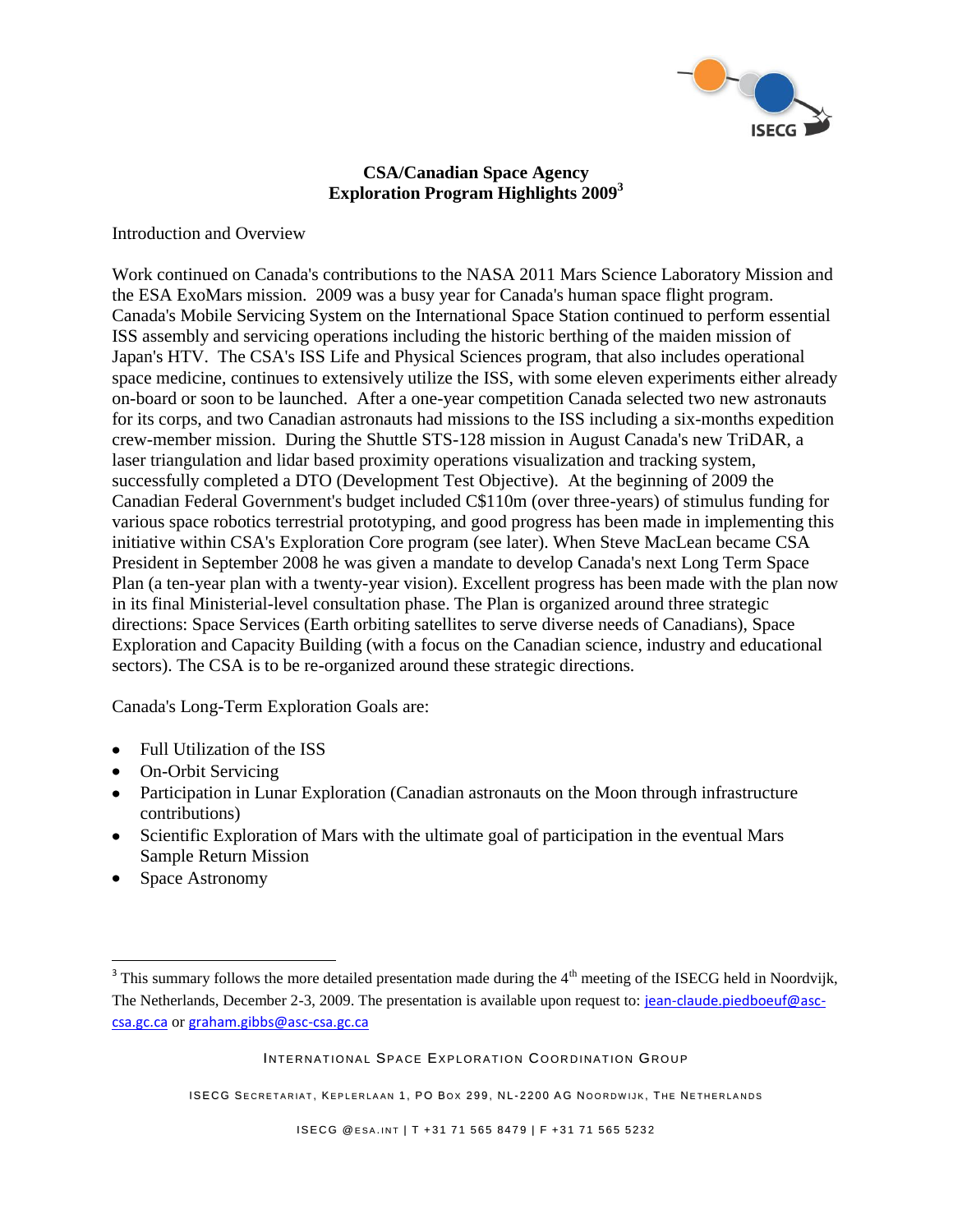

To better prepare Canada for the next and international era in space exploration an Exploration Core program is underway at the CSA. The Exploration Core is funding prioritized technologies and systems, Phase 0 studies and terrestrial prototyping. The results of this broad effort will allow Canada to make more informed decisions concerning its contributions to and participation in the implementation of the Global Exploration Strategy. Phase 0 studies cover activities such as surface mobility systems, next generation Canadarm (for on-orbit servicing), in-situ resource utilization technologies, concepts of a Canadian contribution to the International Lunar (nodes) Network, navigation, communications technologies and more.

The CSA is also supporting a robust Analogue Sites program with field work being performed at locations in Canada, the United States and elsewhere.

INTERNATIONAL SPACE EXPLORATION COORDINATION GROUP

ISECG SECRETARIAT, KEPLERLAAN 1, PO BOX 299, NL-2200 AG NOORDWIJK, THE NETHERLANDS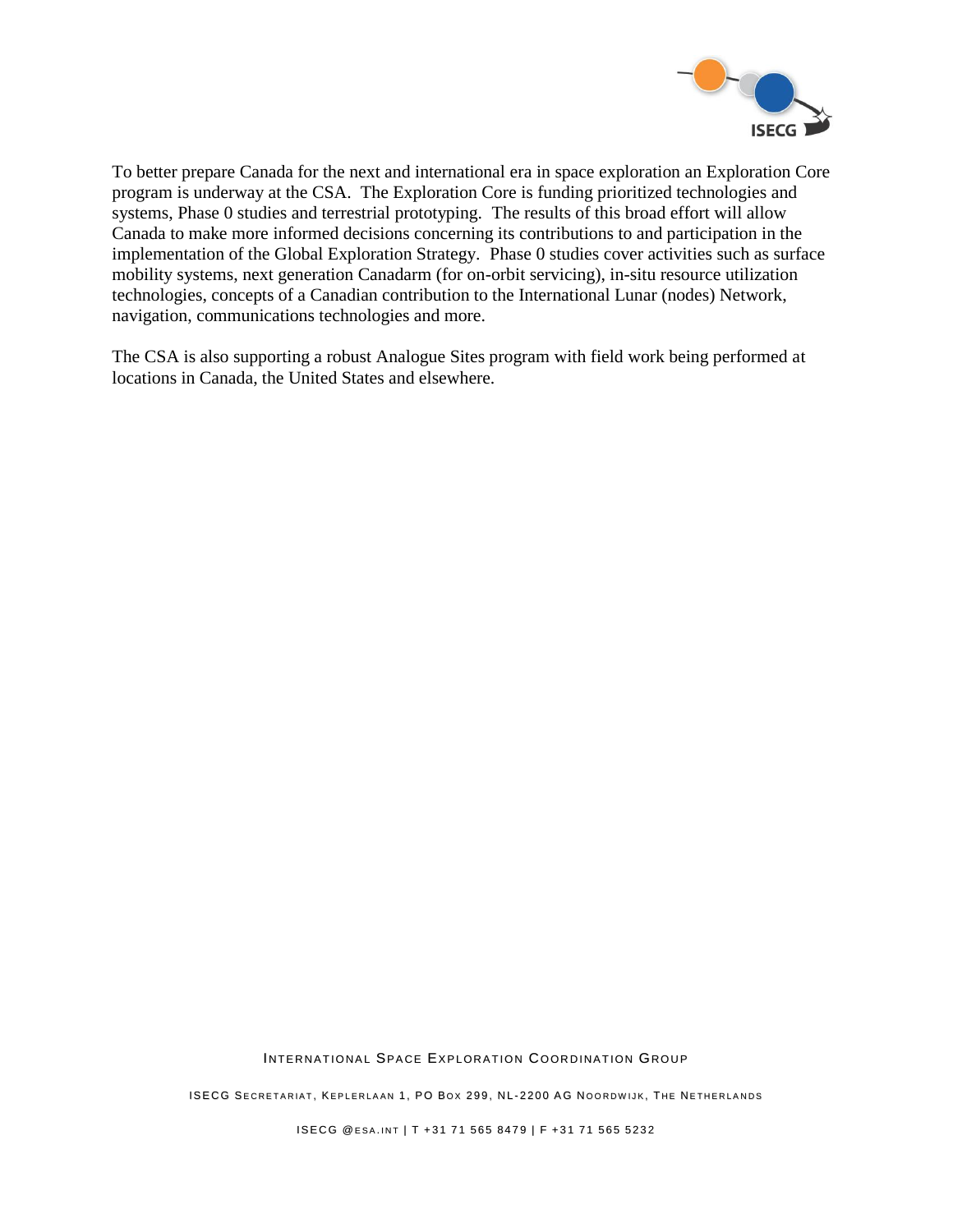

### **DLR/ Federal Republic of Germany Exploration Highlights**

Early 2009, Professor Gregor Morfill and his colleagues conducted their  $10<sup>th</sup>$  experiment series with the Plasma-Kristall-Experiment-Units since 2001.

The Plasma-Kristall-Experiment research is conducted in close collaboration with the Moscow Colleagues from the "Institute for High Temperatures" of the Russian Academy of Science. It was the first scientific payload on the International Space Station.

A special Anniversary had been recorded in February 2009. For 10 years now, DLR organizes parabolic flights for scientists from various disciplines. With the 13<sup>th</sup> campaign in ten years, 1425 parabolas have been flown, a true merit for science. Meanwhile the flights are a valuable tool in order to gain research results under reduced gravity conditions and are a proven means to prepare devices and instruments for ballistic rocket campaigns, experiments on orbital spacecrafts and the ISS. In May 2009, two important national events took place, the "Symposium Lunar Base", was held in Kaiserslautern, primarily devoted to infrastructures on the Moon. The topic and the challenge to live and work under the extreme conditions of free space and mitigate the various risks for humans in space brought together national experts from various disciplines and created a fruitful interdisciplinary discussion.

The first "National Conference on Space Robotics" was held in Berlin in order to stimulate the cooperation between various disciplines in Technology and Science. The Conference, initiated under the patronage of the Federal Ministry for Economics and Technology, gave a good survey on the current status of robotic activities and developments invented German Space Community. In August 2009, the Material Science Lab (MSL) was transported to the ISS with the Space Shuttle Discovery (STS 128). This Lab will be operated & managed by the German User Centre (MUSC) in DLR, Cologne. MSL is a joint project between ESA and NASA. The MSL is accommodated in the Material Science Rack-1 of the NASA-Destiny –Laboratory. Various material science experiments will use MSL in the reduced gravity environment of ISS for research purposes. In October 2009, MSL has been activated and checked for its functionality. In November 2009, first experiments were carried out successfully. In December 2009, the STS-129-Mission will bring back to Earth these first samples for further investigation.

In September, 2009, DLR held its public Space Day on "Aviation & Space Science" at the Cologne premises. Several research airplanes were shown on the Cologne Airport, various Space Research Institutes and the ESA European Astronaut Centre were open for the public and attracted 120.000 visitors with exhibitions and performances.

INTERNATIONAL SPACE EXPLORATION COORDINATION GROUP In the course of the event, the construction work for the "**Envihab**" facility has been inaugurated. "**Envihab**", a new Research Center of DLR, is oriented towards the research on the complex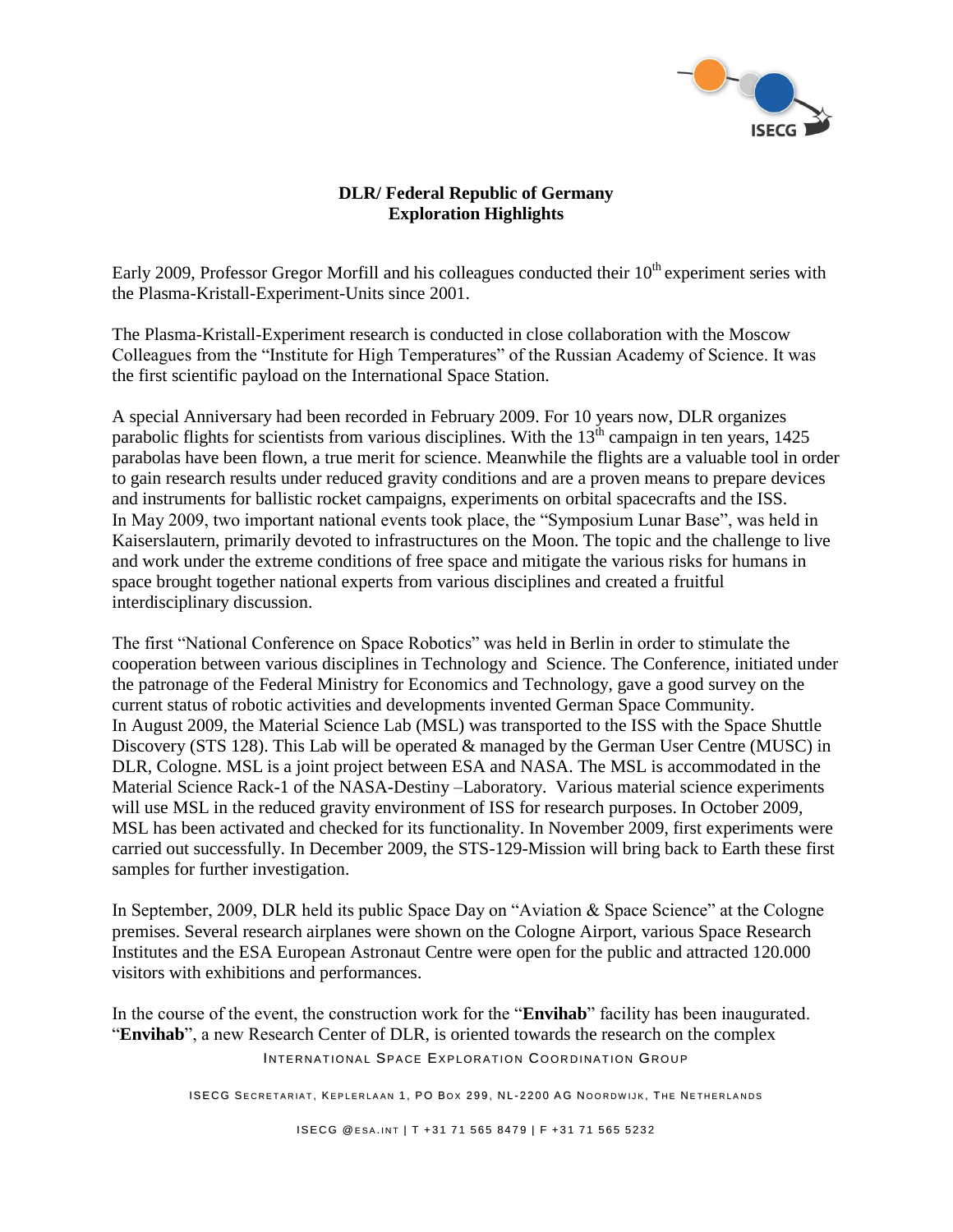

interplay of humans in space from a medical- , psychological- and biological point of view. In future **Envihab** will allow the development and verification of Life Support Systems.

In October, 2009, the festivities for the 300<sup>th</sup> anniversary of the Berlin Charite' took place. On that occasion, the first experiment with a device, developed by the Charite´, dubbed "Thermolab", took place. Thermolab looks into the body´s changing heat balance under microgravity. The heat-sensor is a joint development between Charite, DLR and Drägerwerk AG, Lübeck.

DLR organized the ISECG workshop on Enhancement of public Engagement", which was held in November, in Oberhausen. About 20 participants from 5 Agencies followed the invitation by DLR, to discuss strategies and activities, dealing with "Public engagement."

The participants of the Workshop used their stay at Oberhausen to visit the: "Out of this world"- Exhibition in the Oberhausen-Gasometer, which is remarkably successful with already more than 400.000 visitors. The largest attraction is a unique 25m wide illuminated Moon Globe hanging from the ceiling of the 110m tall and 68m wide building.

INTERNATIONAL SPACE EXPLORATION COORDINATION GROUP

ISECG SECRETARIAT, KEPLERLAAN 1, PO BOX 299, NL-2200 AG NOORDWIJK, THE NETHERLANDS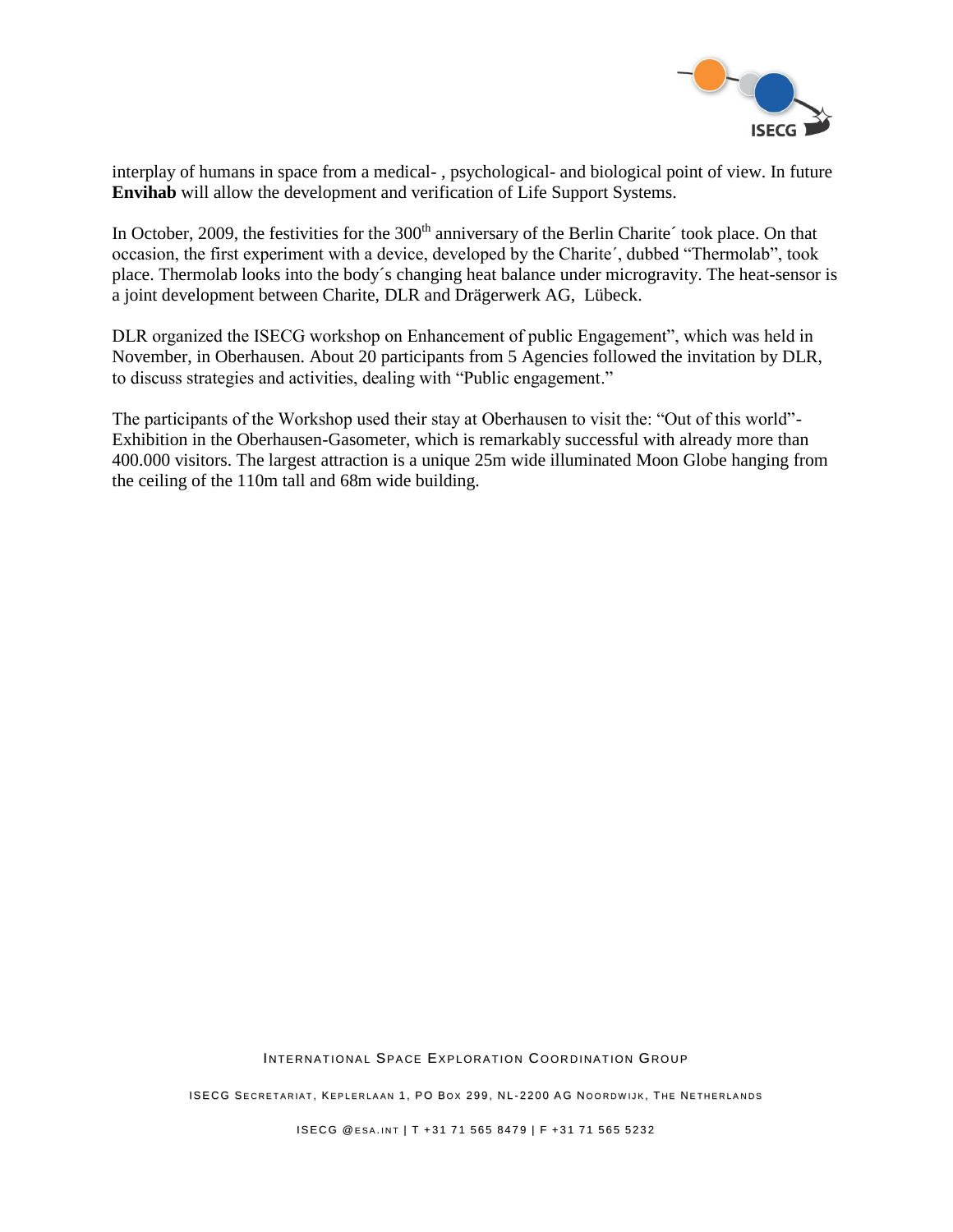

## **ESA/European Space Agency Exploration Highlights**

Following a successful, 3<sup>rd</sup> ISECG meeting held in March in Yokohama, Japan, ESA formally took over the Chairmanship of the International Space Exploration Coordination Group. In the frame of the International Architecture Working Group of the ISECG, two Lunar Architecture Workshops took place in June and November respectively hosted by ESA.

The ESA-JAXA Comparative Architecture Assessment (CAA) Phase 1 was completed in the summer and Phase 2 has been initiated supported by an ESA liaison engineer collocated at JAXA, Sagimihara. The exercise has the objective to identify cooperation scenarios relevant to human lunar exploration. A similar assessment between ESA and NASA started in 2008 is now in the process of consolidating the objectives and the work plan for Phase 2.

Ministers from the 29 European Space Agency and European Union Member States met in Prague on 23 October for the 1st EU-ESA International Conference on Human Space Exploration, to prepare a roadmap within 2010 leading to the definition of a common vision and strategic planning for space exploration.

Following a stringent selection process which began in May 2008, ESA Director General, Jean-Jacques Dordain, and ESA Director of Human Spaceflight, Simonetta Di Pippo presented the final selection of new European astronauts on 20 May: Samantha Cristoforetti (Italian), Alexander Gerst (German), Andreas Mogensen (Danish), Luca Parmitano (Italian), Timothy Peake (British) and Thomas Pesquet (French). They have started their Basic Training in September.

The Soyuz TMA-15 (19S) was successfully launched from Baikonour (Kazakhstan) on 27 May with ESA astronaut Frank De Winne on board. The launch marks the start of ESA"s six-month OasISS mission to the International Space Station (ISS). Docking with the Station took place on 29 May. The arrival of the Soyuz TMA-15 crew marked the first ever six-member Expedition crew on board the ISS. For the first time each IP had a representing astronaut, at the same time on board ISS. Frank De Winne took charge of the ISS as the first European Commander on 11 October.

Following a successful lift-off from NASA"s KSC on 29 August, Space Shuttle STS-128 Discovery, with ESA astronaut Christer Fuglesang on board, docked with the ISS on 31 August. Fuglesang performed 2 out of the 3 STS-128 EVAs. Discovery undocked from the ISS on 8 September, landing in California on 12 September. Christer Fuglesang mission dubbed 'Alissé', covered operations conducted both inside and outside the orbital complex. He was in charge of the payload transfer, and in particular of an important piece of ESA-supplied equipment: the second Minus Eighty Laboratory Freezer for ISS (MELFI-2).

Next in line to fly to the International Space Station is Roberto Vittori of Italy who will participate in the STS-134 mission in July or September 2010 to deliver the Alpha Magnetic Spectrometer (AMS). Paolo Nespoli also of Italy and André Kuipers of the Netherlands will follow for a six-month flight

INTERNATIONAL SPACE EXPLORATION COORDINATION GROUP

ISECG SECRETARIAT, KEPLERLAAN 1, PO BOX 299, NL-2200 AG NOORDWIJK, THE NETHERLANDS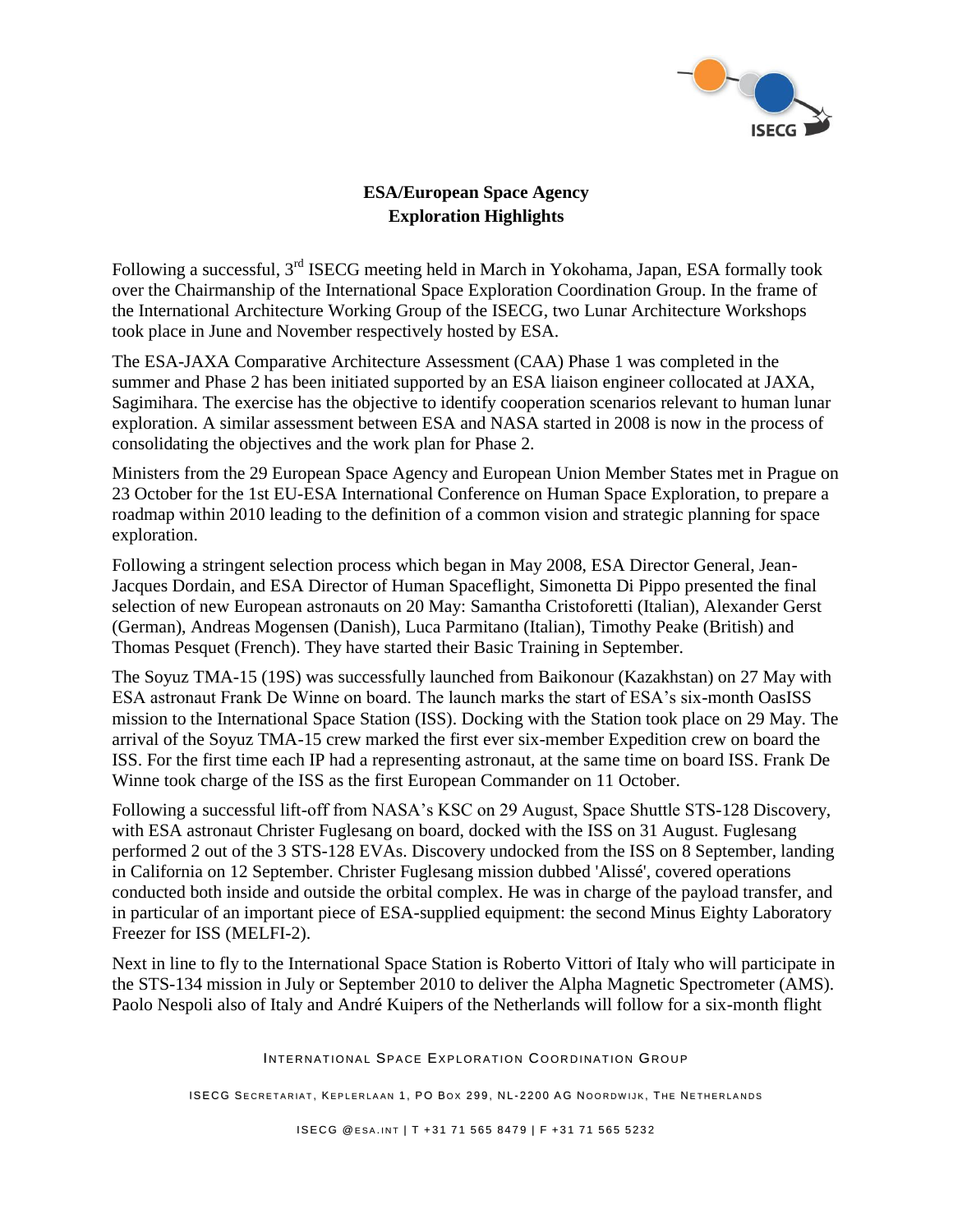

each as European crewmembers on Expedition 26/27 in 2010/11 and Expedition 30/31 in 2011/12 respectively.

In July, the first Mars500 crew, including two ESA participants, completed its simulated Mars mission after living in a special isolation facility at the Institute for Biomedical Problems (IBMP) in Moscow, Russia, for 105 days. The preparations for the full 520-day mission study have commenced, this study is planned to take place in 2010-2011.

The formal handover of Node 3 from ESA to NASA took place on 20 November in the Space Station Processing Facility at NASA's Kennedy Space Center, Florida, USA. Node 3, one of the three ISS interconnecting modules, will now undergo final preparations for a February 2010 launch on Space Shuttle Endeavour together with the attached European-built Cupola observation module. The handover completed the final major element of the barter agreement between ESA and NASA signed in Turin on 8 October 1997 under which ESA provided Nodes 2 and 3 plus additional equipment and knowhow in return for transportation of the European Columbus Laboratory to the ISS by Space Shuttle. After the flawless mission of the Automated Transfer Vehicle (ATV) *Jules Verne* last year, activities on the second ATV are on-going with a launch scheduled to the ISS in November 2010. ATV-2 has been named *Johannes Kepler* after the German astronomer and mathematician.

Columbus Systems are operating nominally despite a few minor technical anomalies and the life and physical sciences experiments are proceeding successfully. Two parabolic flights campaign were carried out in May and in October and a drop tower campaign was also performed in May. Worth to mention the European Technology Exposure Facility (EuTEF) – a suite of nine scientific experiments exposed to the harsh environment of space outside the International Space Station – who completed its 18-month mission after returning to Earth with Space Shuttle *Discovery* STS-128 mission.

Another important programme that received funding at last year"s Ministerial Council was in the area of Space Transportation and Human Exploration. The key elements of this programme are the Advanced Re-entry Vehicle and the Lunar Lander. ESA"s Director General, Jean-Jacques Dordain, and NASA"s Administrator, Charles Bolden, signed a Memorandum of Understanding (MoU) on space transportation which provides the grounds for further close cooperation of the two agencies in human spaceflight. ESA has recently started the Phase A study of the Advanced Reentry Vehicle (ARV). For human spaceflight, the MoU will first of all help to define interoperable docking systems, allowing a better exploitation of the ISS, future joint exploration missions and finally mutual support in case of crew rescue missions. The ARV benefits from the highly successful Automated Transfer Vehicle (ATV) programme and will make use of the avionics and propulsion system of ATV. ARV will allow the delivery of cargo to the ISS and its safe return to Earth, which is important not only for scientific samples from the ISS but also for future exploration missions. In a second step, ARV could also be developed into a crew transportation system.

The other element of the Space Transportation and Human Exploration Programme is the Lunar Cargo Lander. The strategy to develop this key element of the International Lunar Architecture follows a stepped approach consisting in a first mission to be launched not later than 2018 with Soyuz or with an Ariane 5 shared launch to demonstrate the soft and precision landing capacity. Then it will be followed by the development of a full Ariane 5 capacity Cargo Lander. The Soyuz option

INTERNATIONAL SPACE EXPLORATION COORDINATION GROUP

ISECG SECRETARIAT, KEPLERLAAN 1, PO BOX 299, NL-2200 AG NOORDWIJK, THE NETHERLANDS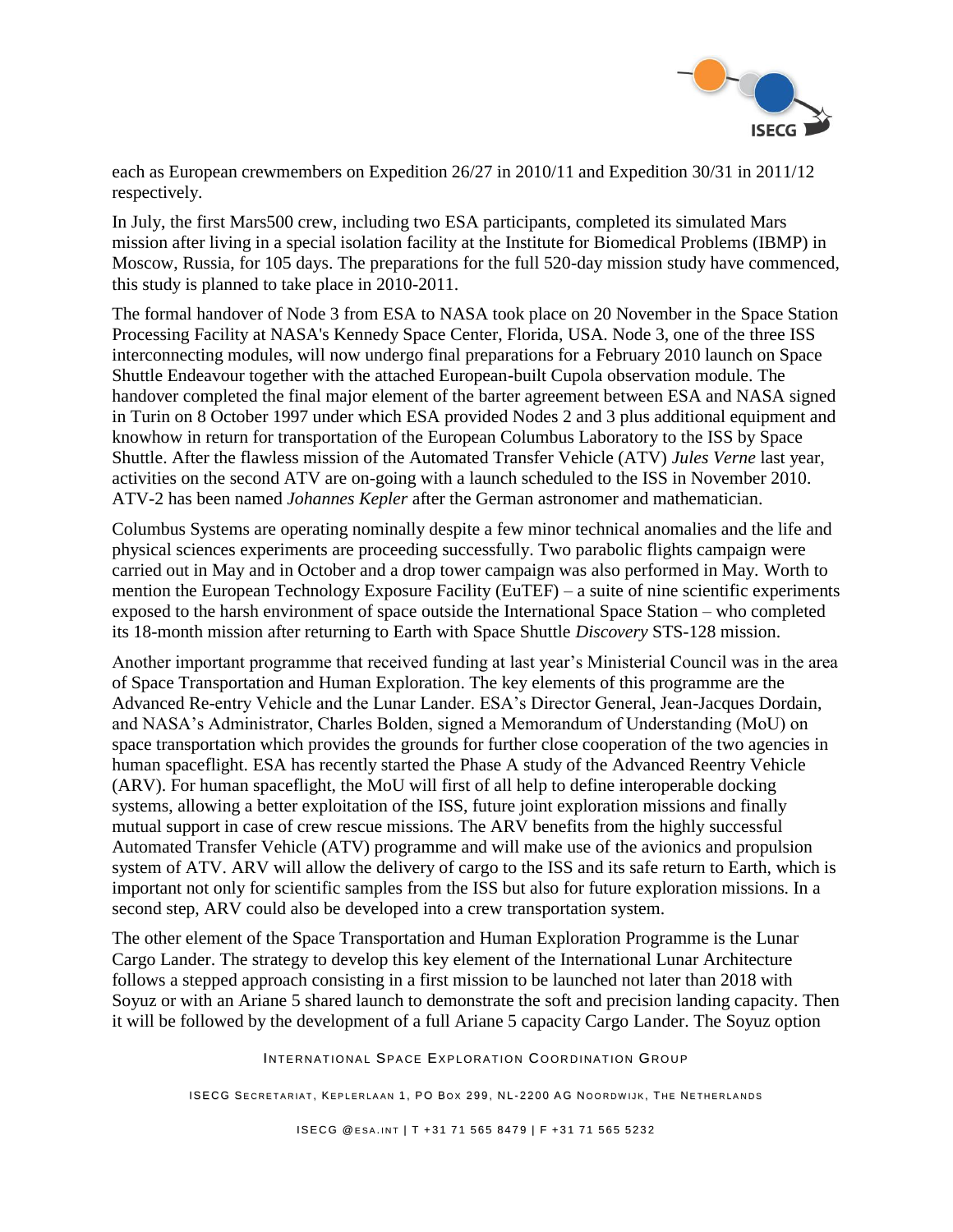

phase A study has been completed in May, the Ariane 5 shared will be completed early next year. Phase B1 will start immediately after the selection of one of the two options in February 2010.

Still looking at preparatory activities for future human exploration, in the field of life support systems, a pilot plant was inaugurated in June in Spain which tests regenerative life support system technologies that could one day recycle waste products and supply essential food, water and oxygen to humans living on the surface of the Moon or Mars. MELiSSA, short for Micro-Ecological Life Support System Alternative, is an artificial ecosystem to recover food, water and oxygen from waste (faeces and urine), carbon dioxide and minerals.

Looking at Mars exploration,following the invitation made by the Member States at the Ministerial Council in November 2008, intense discussions between ESA and NASA have led to an agreement between the two agencies to collaborate for a long-term Mars Exploration Programme. The first steps of this collaboration include the provision by ESA in 2016 of an Entry, Descent, and semi-soft Landing System (EDLS) technology demonstrator and a science/relay orbiter and, in 2018 the ExoMars rover equipped with drilling capability. NASA's contribution in 2016 includes a trace gas mapping and imaging scientific payload for the orbiter and the launch and, in 2018 a rover, the EDLS, and the launch.

INTERNATIONAL SPACE EXPLORATION COORDINATION GROUP

ISECG SECRETARIAT, KEPLERLAAN 1, PO BOX 299, NL-2200 AG NOORDWIJK, THE NETHERLANDS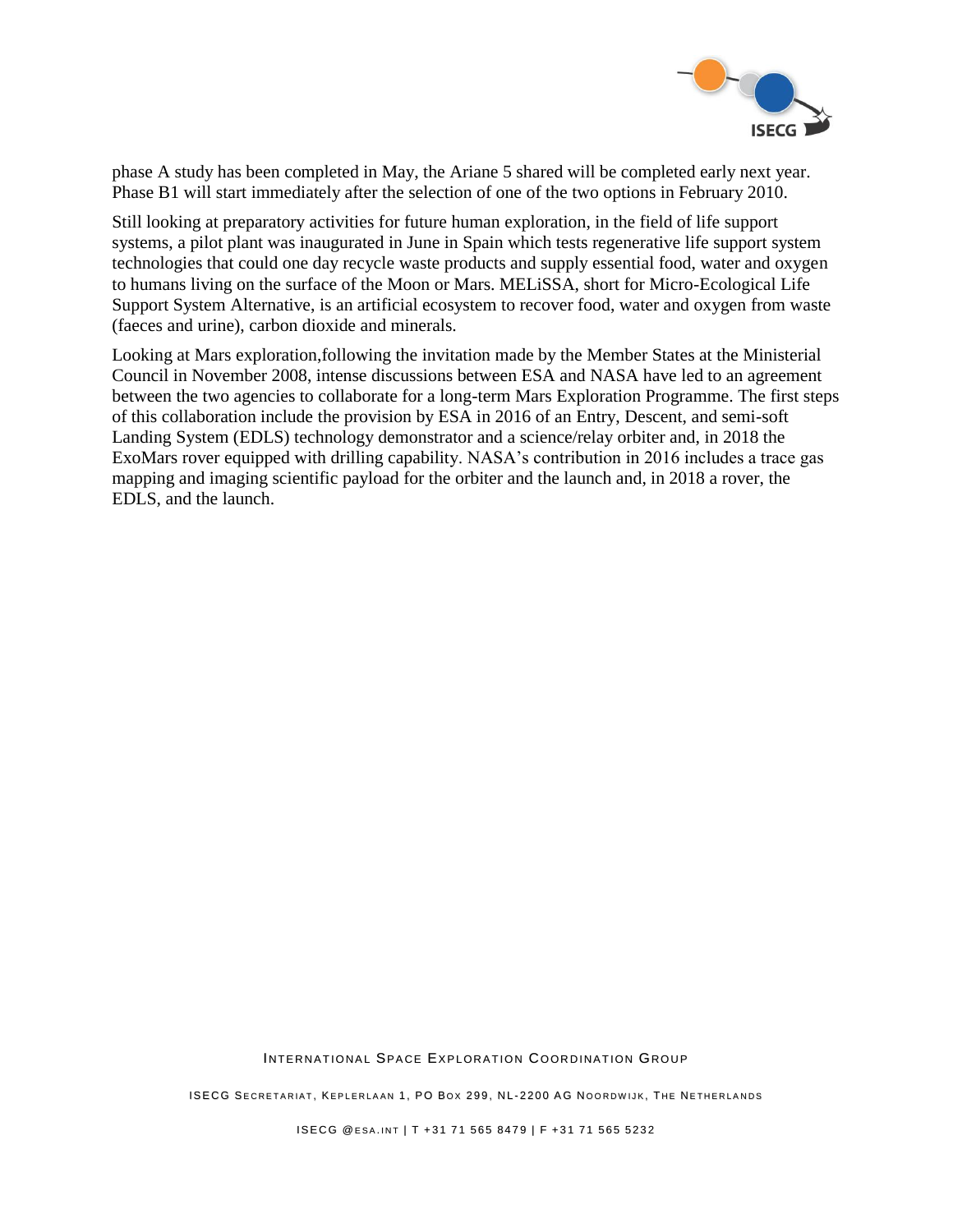

### **[Japan Aerospace Exploration Agency](http://www.jaxa.jp/index_e.html) (JAXA) Exploration Highlights**

In 2009, there were many achievements on space exploration activities in relation to JAXA.

 HTV launched to the ISS by the H-2B launch vehicle The H-II Transfer Vehicle (HTV), developed and built in Japan, is an unmanned cargo transfer spacecraft that will deliver supplies to the International Space Station (ISS). The HTV has lifted off on September 11. The H-IIB launch vehicle with the HTV has blasted off from the Launch Pad 2 (LP2) of Tanegashima Space Center (TNSC) lighting up the night sky.The HTV-1 was attached to the CBM on the nadir side of the Harmony on September 18. The HTV-1, positioned at 12 m below the ISS called "release point," was released by the station's robotic arm (SSRMS). On October 31, while passing over the Pacific Ocean, the HTV-1 began its planned maneuvers to leave the ISS proximity. The HTV-1 gradually departed from the ISS orbit by performing several thruster burns. Following the third de-orbit maneuver, the HTV-1 has reentered the atmosphere in November 2, from 120 km above New Zealand, and it concluded the HTV-1 Mission, the maiden flight of Japan's unmanned cargo transfer vehicle to the ISS. Most of the vehicle components are expected to be destroyed and burned out encountering the aerodynamic heating during the reentry, but some of the debris is estimated to survive and fall into the South Pacific Ocean.

## • KAGUYA impact and data release

JAXA launched "KAGUYA (SELENE)" by the H-IIA Launch Vehicle on September 14, 2007, (JST) from Tanegashima Space Center (TNSC). The major objectives of the "KAGUYA" mission are to obtain scientific data of the lunar origin and evolution and to develop the technology for the future lunar exploration. JAXA maneuvered the KAGUYA main orbiter to drop it onto the following location on the Moon surface to complete its Moon observation mission.

The KAGUYA conducted nominal operations for about 10 months then an extended operational phase for about seven and a half months after being launched.

The KAGUYA's impact location was in the shaded area of the Moon, thus we expect a slight possibility of witnessing the impact flash generated when the KAGUYA hit the Moon. We are now asking people all over the world to provide us with images of the impact flash if someone successfully captured this feat.

Concerning the sub satellite of the KAGUYA, the VRAD (Ouna) satellite, its observation

INTERNATIONAL SPACE EXPLORATION COORDINATION GROUP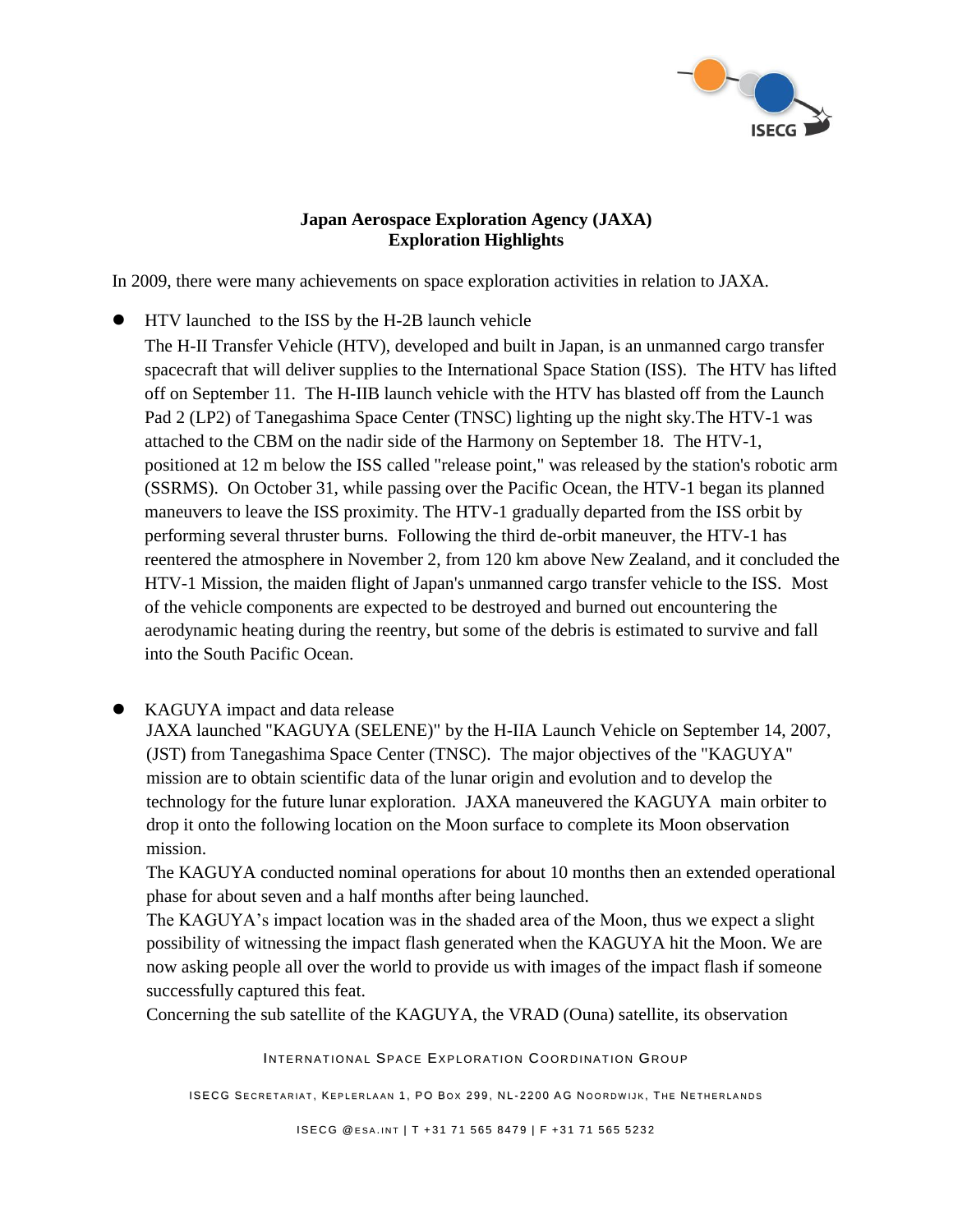

operation has already been completed. We will further carry out necessary observations for calibration, then will terminate operations.

JAXA released data from the lunar explorer "KAGUYA" (SELENE) (L2 products) during the nominal operation phase (from December 21, 2007, to October 31, 2008) to the public through the Internet on November 1.

L2 products are calibrated/validated processed data from KAGUYA science mission instruments. By using the L2 products, researchers all over the world are expected to advance the scientific analysis and applicability investigation of the moon.

HAYABUSA, IKAROS, Selene-2, Hayabusa-2 and Marco Polo

HAYABUSA is the world"s first sample return explorer for asteroid. It visited a near earth type-S asteroid which is called as ITOKAWA in 2005, HYABUSA did touch-down landing two times on ITOKAWA, as the world first success, and has the possibility of asteroid sample collection . Overcoming some serious technical anomaly, HAYABUS is expected to return to the earth with the collected asteroid sample. The final re-entry of HAYABUSA capsule is scheduled on 2010 June.

IKAROS (Interplanetary Kite-craft Accelerated by Radiation Of the Sun) is a solar sail which gathers sunlight as propulsion by a large sail. This spacecraft will be launched in 2010 together with the Venus Climate Orbiter, "AKATSUKI"(PLANET-C), using an H-IIA launch vehicle. This will be the world's first solar power sail craft employing both photon propulsion and thin film solar power generation during its interplanetary cruise.

SELENE-2, aiming to acquire the lunar soft landing and rover technology and in-situ scientific data is under phase-A study. JAXA/JSPEC hopes its launch around mid of 2010s. Hayabusa-2 is robotic sample return mission, succeeding Hayabusa project, toward elucidation of the origin and evolution of our solar system and life. Hayabusa-2 is in the phase-A study. Marco Polo is also robotic sample return mission which is expected to be implemented by Japan and Europe jointly. Its current status is under selection of ESA's Cosmic Vision Program.

Panel on Lunar Exploration

Panel on Lunar Exploration was established in July 2009 which consists of 20 experts who has variety backgrounds which are not limited to the space activity. The purpose of this panel is to study the lunar exploration by 2020 and objectives of robotic exploration, research roadmap, technical issue, spin-off effect to business market, lunar exploration in the long term, the objectives of robot and human exploration, issue we will face (not only technical but also

INTERNATIONAL SPACE EXPLORATION COORDINATION GROUP

ISECG SECRETARIAT, KEPLERLAAN 1, PO BOX 299, NL-2200 AG NOORDWIJK, THE NETHERLANDS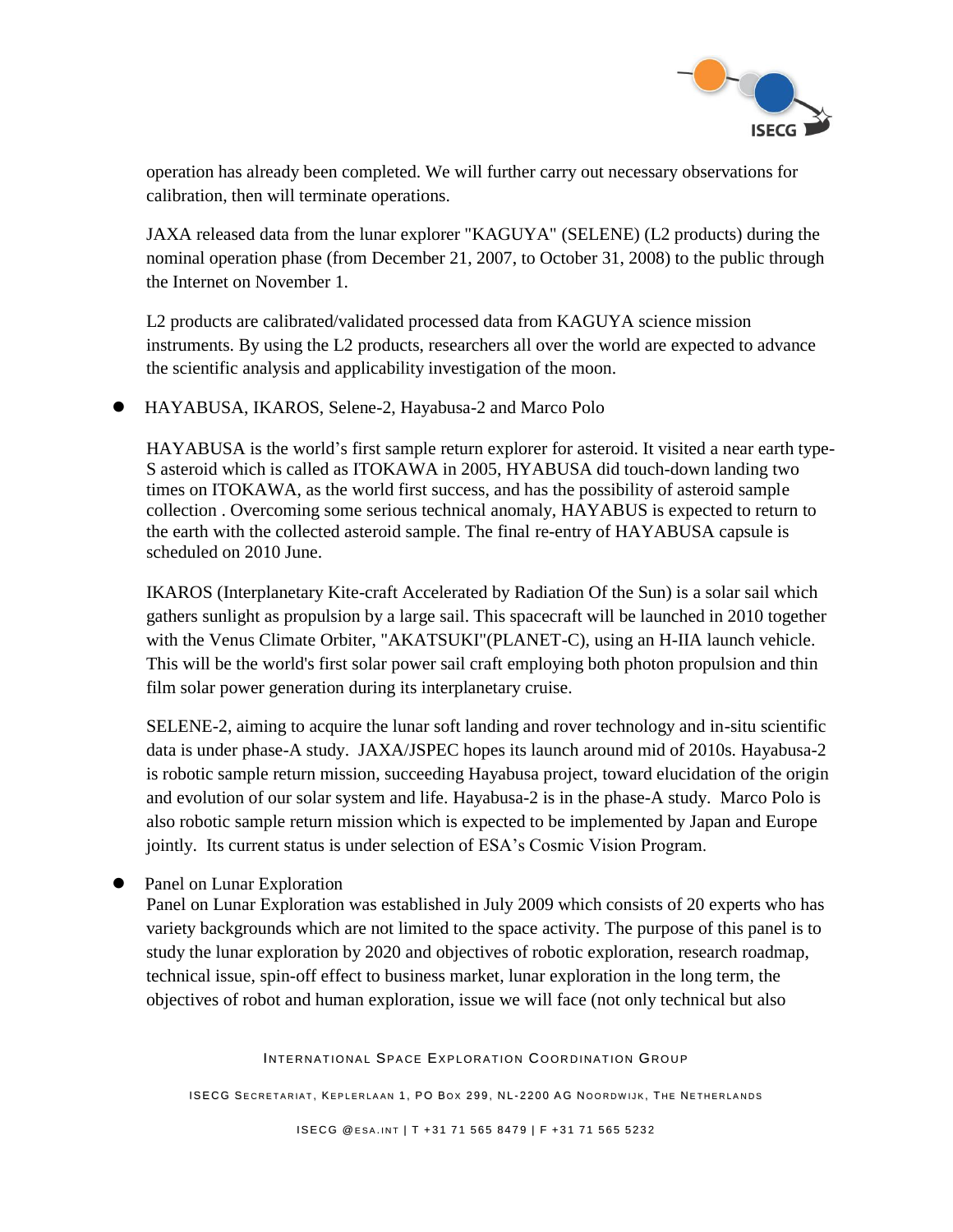

expected to be reported to the Minister of Space development in June 2010.

INTERNATIONAL SPACE EXPLORATION COORDINATION GROUP

ISECG SECRETARIAT, KEPLERLAAN 1, PO BOX 299, NL-2200 AG NOORDWIJK, THE NETHERLANDS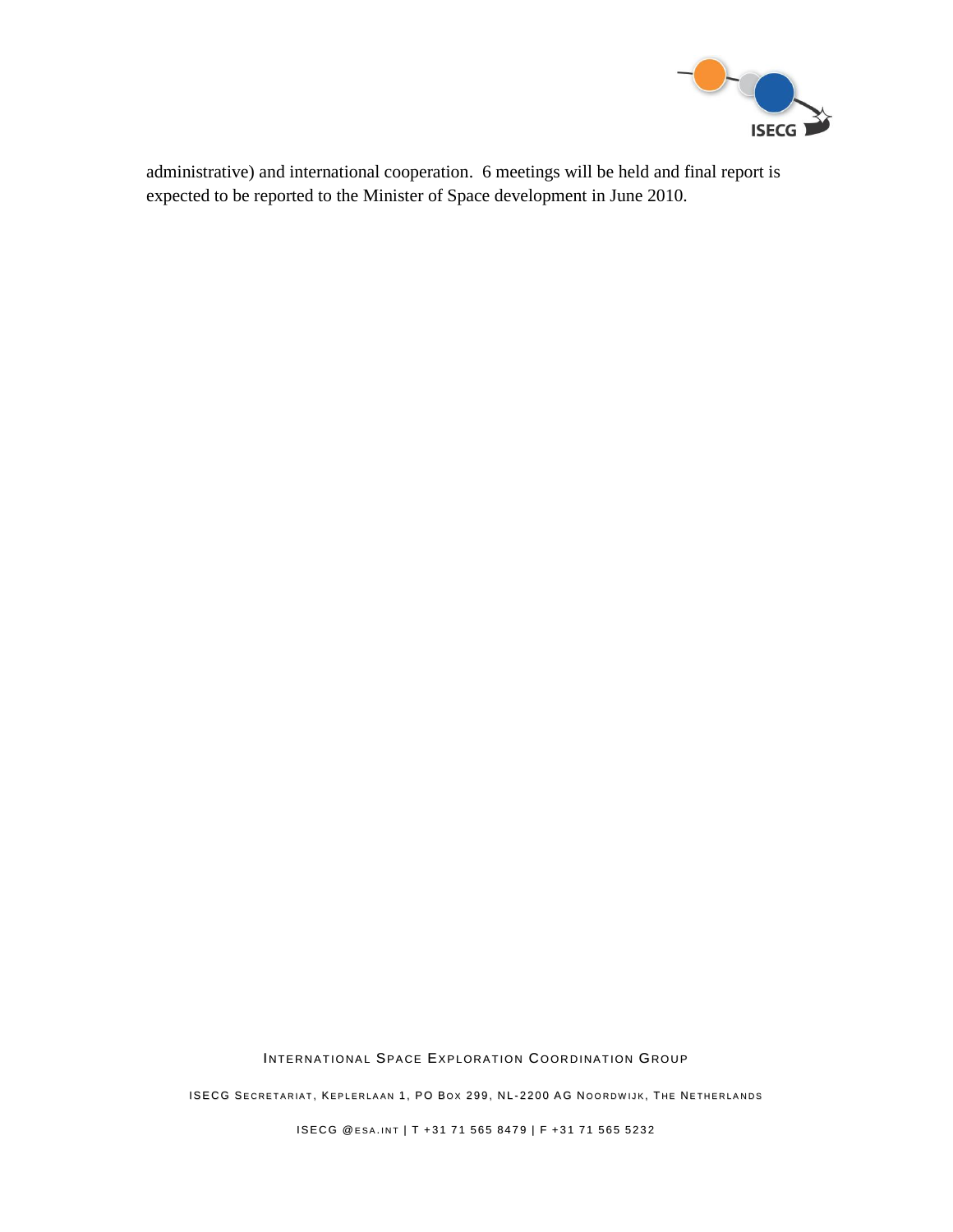

#### **KARI/Republic of Korea Exploration Highlights**

In June 2009, KARI completed the construction of Korea"s first space center, the Naro Space Center. The center is the first space port of Korea where future satellites will be launched through the development of Korean launch vehicles.

The construction of the Naro Space Center, which is located in Goheung, 485 km south of Seoul, covering an area of 5km<sup>2</sup>, began in mid 2003. This vast complex, located on the southern coast of Korea, includes a launch pad, launch and flight safety control facilities, a mission director center, a meteorological observatory, and radar and optical tracking systems, etc.

In August 2009, Korea's first launch vehicle 'Naro (Korea Space Launch Vehicle-1)' carrying a scientific satellite, Science & Technology Satellite-2, was launched from the Naro Space Center. The launch was unable to place the satellite into its planned orbit due to an incomplete separation of the payload fairing. Korea has been analyzing the cause of the failure and has plans to launch again in May 2010.

After the success of the KSLV-1 program, KARI will be focusing on its second-generation space launch vehicle, KSLV-II, which is expected to support Korea's future lunar missions. However, KARI expects that the KSLV program will be a stepping stone for Korea"s space development.

Meanwhile, in October 2009, KARI and Daejeon city co-held the 60<sup>th</sup> International Astronautical Congress (IAC) in Daejeon, Korea for 5 days. Thousands of experts and related people attended the conference which promoted international collaboration in space research and development. Also the President of Korea presented a welcoming address at the opening ceremony referring to the "the importance of space technology" in his speech.

Since the beginning of the 1990s, Korea's R&D in space mostly focused on the development of satellite systems, launch vehicles, etc. Recently though, through the Korean Astronaut Program and the KSLV-1 Program, interest in space programs has peaked in Korea and as a result of this increased interest, the Korean government has revised its 'Strategy Plan for Space Development', a part of the "National Space Development Plan" which was first published in 2007.

#### INTERNATIONAL SPACE EXPLORATION COORDINATION GROUP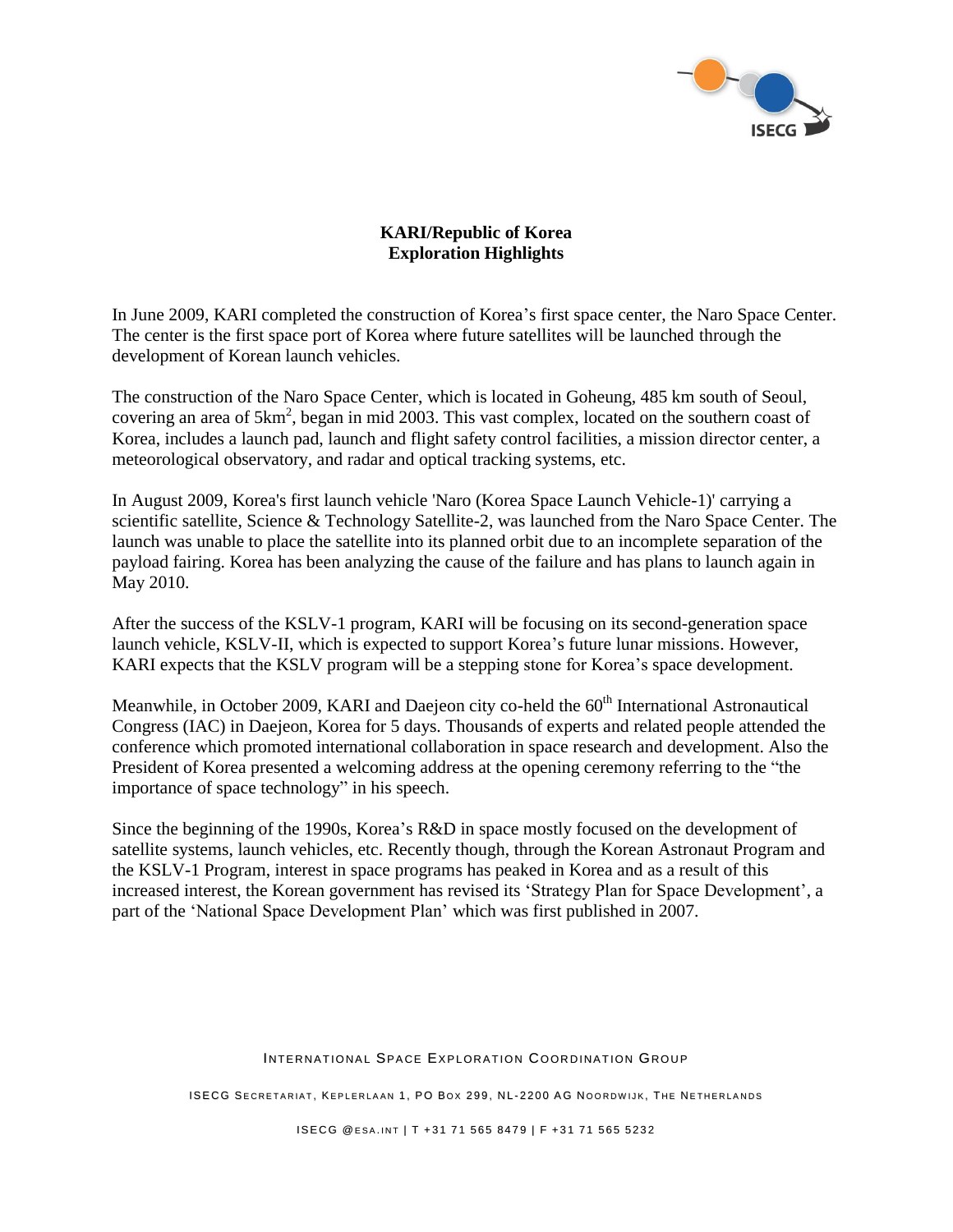

#### **NASA/United States of America Exploration Highlights**

During 2009, a year in which the U.S. celebrated the 40th anniversary of the first human landing on the moon, NASA achieved a number of important milestones aimed at furthering human and robotic exploration of the Solar System.

NASA completed five **Space Shuttle** missions to the **International Space Station (ISS)** in 2009. The ISS reached an important, international milestone, as Expedition 20 inaugurated the station's first six-person crew, and also marked the first time a mission's crew represented all five International Space Station partners.

The transfer of the NASA Kennedy Space Center"s **Launch Pad 39B** from the Space Shuttle Program to the **Constellation Program** in June was followed five months later with the successful, two minute powered flight of the **Ares I-X test rocket** in October. Ares I-X was conducted as a development flight test for NASA"s new Ares I crew launch vehicle. The flight test was preceded by the initial full-scale, full-duration test firing of the Ares I first stage motor in September. Also in September, NASA took a major step toward building the next crew exploration vehicle by completing the **Orion Project's** Preliminary Design Review. Next up will be a flight test of the Orion Launch Abort System from the White Sands Missile Range in early 2010.

NASA also conducted two weeks of technology development tests on two of the agency's prototype lunar rovers as part of the **Desert RATS** (Research and Technology Studies) – at the Black Point Lava Flow in the Arizona desert. The tests provide critical information about how cutting edge vehicles perform in field situations approximating the moon, including an intensive, simulated 14 day mission with two crew members, NASA's prototype **Lunar Electric Rover**. NASA's **K10 scout robot** identified areas of interest for the crew to explore. NASA's heavy-lift rover **Tri-ATHLETE** – or All-Terrain Hex-Legged Extra-Terrestrial Explorer -- carried a habitat mockup to which the rover docked.

The **Lunar Reconnaissance Orbiter** (LRO) launched June 18 on an Atlas V rocket. LRO is now midway through its first year, dedicated to scouting out potential human mission landing sites in a polar orbit of about 31 miles above the lunar surface, the closest any spacecraft has orbited the moon. LRO will produce a complete map of the lunar surface in unprecedented detail, search for resources and safe landing sites for human explorers, and measure lunar temperatures and radiation levels. First results from LRO's **Lunar Exploration Neutron Detector** (**LEND)**, contributed by the Institute for Space Research in Moscow, are indicating that permanently shadowed and nearby regions may harbor water.

INTERNATIONAL SPACE EXPLORATION COORDINATION GROUP On October 9, NASA's **Lunar Crater Observation and Sensing Satellite (LCROSS)**, created twin impacts on the Moon's Cabeus crater, a permanently shadowed region near the moon's South Pole. LCROSS and its spent Centaur upper stage rocket impacted at a speed of more than 1.5 miles per second. Working closely with scientists from LRO and other observatories that viewed the impact,